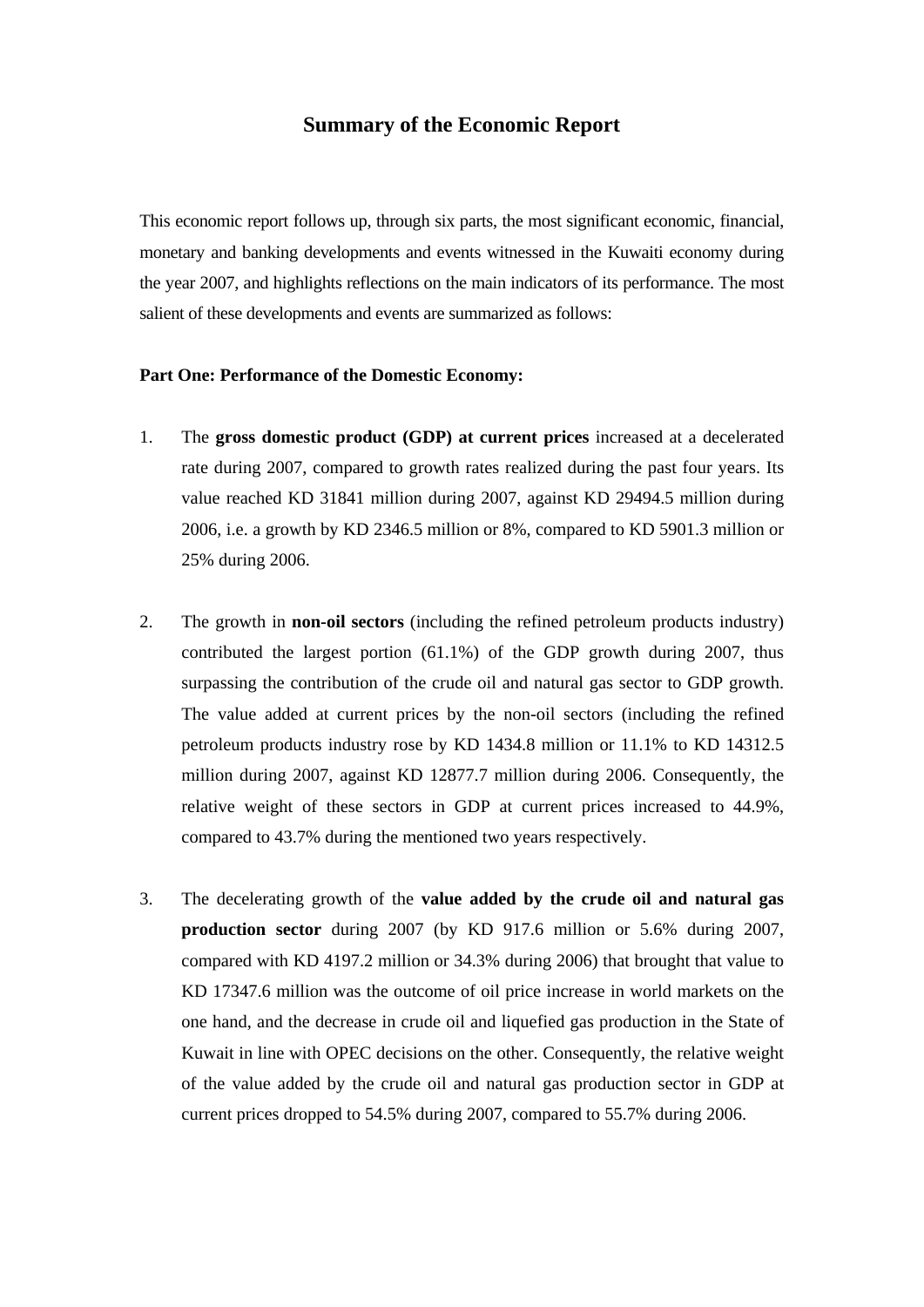- 4. The **average price of the Kuwait export crude oil barrel** rose by US \$7.27 or 12.5% (from \$58.24 during 2006 to \$65.51 during 2007). In contrast, crude oil production quantities decreased by 2.7% (from 2.644 million barrels per day on average during 2006 to 2.574 million b/d during 2007).
- 5. The **value added in the refined petroleum products industry** reached KD 752.8 million during 2007, compared to KD 829.4 million during 2006, recording a decline by KD 76.6 million or 9.2%. Data indicate that the average price of the weighted export price of the equivalent barrel of the Kuwait refined petroleum increased by \$10.17 or 15% (from \$68.03 to \$78.20), and the Kuwaiti petroleum refineries production rose by 23.6 thousand barrels equivalent per day or 2.6% (from 895.1 thousand barrels equivalent per day on average to 918.7 thousand barrels equivalent per day on average). Thus, the **value added at current prices by the oil sectors** (the crude oil and natural gas production sector, and the refined petroleum products industry) reached KD 18100.4 million during 2007, recording a growth by KD 841 million or 4.9%, against KD 4056.4 million or 30.7% during 2006. Consequently, the relative weight of the value added by the oil sectors in GDP at current prices dropped to 56.8%, compared to 58.5% during the mentioned two years respectively.
- 6. The **value added at current prices by the non-oil sectors** (excluding the refined petroleum products industry) witnessed a growth by KD 1511.4 million or 12.5% to KD 13559.7 million during 2007, compared to a growth by KD 1831.7 million or 17.9% during 2006. The Financial Services, Real-estate and Business Services sector maintained its lead in the non-oil sectors in terms of relative contribution to GDP (17.8% during 2007, against 16.5% during 2006). The value added by the community, social and personal services sector grew by KD 810.5 million (16.7%) during 2007 to KD 5664.5 million. All sub-sections of the Financial Services, Realestate and Business Services sector achieved growth in their value added. Financial institutions sector ranked first as it contributed the highest portion (91.3%) of the growth of the Financial Services, Real-estate and Business Services sector, whose value added increased by 740 million or 23.3% to KD 3911.9 million during 2007. Consequently, the relative weight of the value added by the financial institutions sector in the total value added by non-oil sectors (excluding the refined petroleum products industry) increased to 28.8% during 2007, compared to 26.3% during 2006.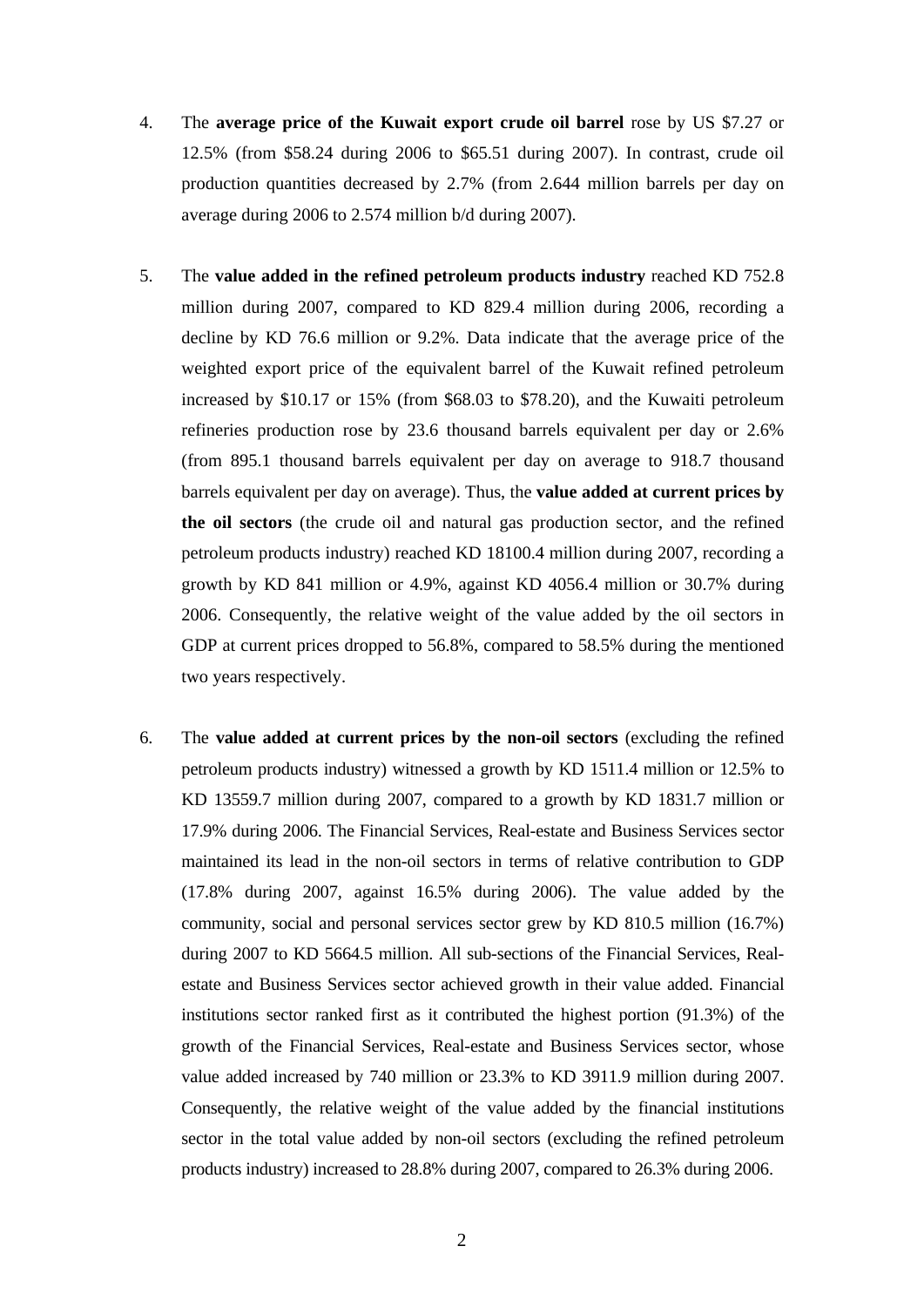- 7. A major portion (64.9%) of the growth in **expenditure types on GDP at current prices** during 2007, compared with the previous year, resulted from the increase in expenditure of the outside world (exports of goods and services) on the GDP by KD 1522 million or 7.9% to KD 20838 million during 2007, from KD 19316 million during 2006. The net expenditure of residents (consumer and investment expenditure, minus imports of goods and services) on GDP rose by KD 824.5 million or 8.1% to KD 11003 million, against KD 10178.5 million during the mentioned two years respectively. Total resident expenditure (consumer and investment) reached KD 20583 million during 2007, an increase by KD 3282.5 million or 19%, compared to KD 17300.5 million during 2006. the largest portion (54.9%) of this increase is attributable to the expansion in the final consumer expenditure, both government and private, by KD 1803.2 million or 14.4% to KD 14317.1 million during 2007, compared to KD 12513.9 million during the previous year. The growth in the final private consumer expenditure by KD 1262.6 million or 15% contributed the major portion (70%) of the increase in the final consumer expenditure during 2007, while the government consumer expenditure growth by KD 540.6 million or 13.2% contributed the remaining portion (30%).
- 8. As for the major aggregates of national accounts at current prices, the net income from abroad of factors of production decreased by KD 143.8 million or 3.8%. Accordingly, the **gross national product (GNP) at current prices** rose during 2007 by KD 2202.7 million or 6.6% to KD 35518 million, from KD 33315.3 million during the previous year. The gross national income reached KD 33253.8 million during 2007, from KD 31585.7 million during 2006, i.e. a growth by KD 1668.1 million or 5.3%. As a result of this growth in GNP on the one hand, and the increase in the net current transfers abroad by 37.4% on the other, the disposable national income rose during 2007 by KD 1275.7 million or 4.2% to KD 31811.1 million, from KD 30535.4 million during 2006. The growth of the population at an accelerating rate (9.1% at mid-2007), that is higher than the growth rate of the disposable national income, caused the average per-capita share of the disposable national income at current prices to fall by KD 447.5 or 4.5% during 2007 to KD 9558.2, from KD 10005.7 during 2006.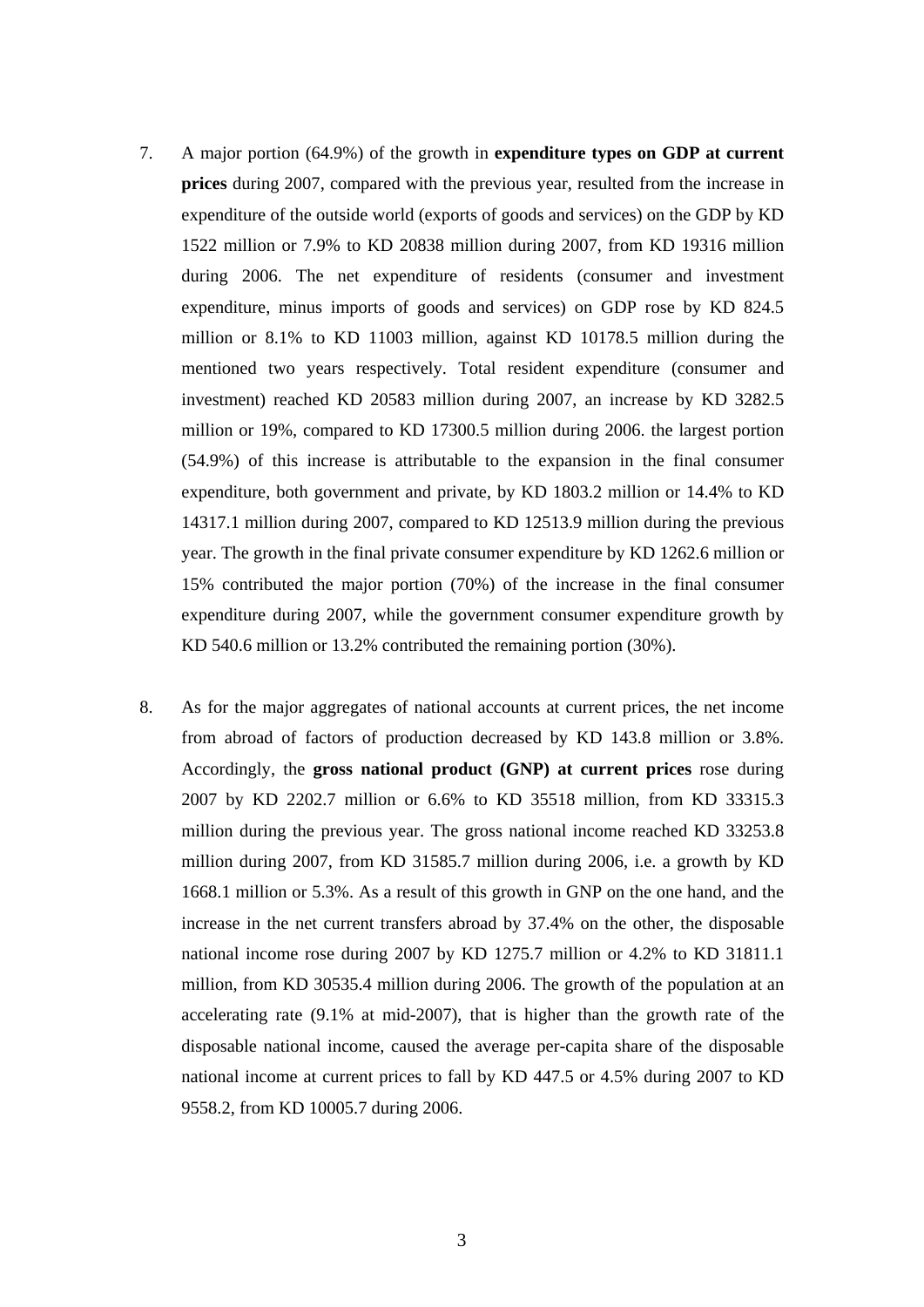- 9. The **general level of domestic prices** during 2007, compared with the previous year, grew at an accelerating rate in view of the growth in domestic demand, and the record increases in international import prices of consumer goods (especially foodstuff) during that year. The inflation rate, measured as the relative change in the general consumer price index (CPI), rose from 3.1% during 2006 to 5.5% during 2007. A major portion (35.4%) of this rise is ascribed to accelerating increases in the general level of the housing group prices (from 2.6% to 7.5%), particularly housing rents. The general level of the transportation and communication group prices rose by 7.4%, ranking second in terms of its contribution (20.1%) to the inflation rate increase in the State of Kuwait during 2007, compared to the previous year. The rate of increase in the foodstuff group prices (4.8%) contributed 17.6% of the inflation rate increase during 2007, compared to 2006.
- 10. The **wholesale price index (WPI)** increased from 2.1% during 2006 to 3.9% during 2007. This increase in WPI encompassed both imported goods and locally produced goods. The major portion (89.5%) of this increase in WPI during 2007 resulted from the increase in the wholesale prices of manufacturing industry products (account for a weight of 93.9% in WPI) by 3.7% during 2007 compared with 1.9 during 2006, in addition to the increases in the general level of wholesale prices of the agriculture, livestock and fishing group products (from 5.6% to 7.4%), and the mining and quarrying section products (from 2.1% to 4.2%) during the two mentioned years respectively.
- 11. In respect of **population and labor force developments in the State of Kuwait**, the total population increased by 6.8% during 2007 compared to 6.4% during the previous year. The largest portion (85.6%) of that increase in total population is attributable to the rise in non-Kuwaiti population by 8.6%, while the rise in Kuwaiti population during 2007 was stable at 3.1% the same as rate during 2006. This was accompanied by a growth in the total labor force in the State of Kuwait at 8.6% during 2007, as the non-Kuwaiti labor force increased by 9% and the Kuwaiti labor force increased by 6.6%.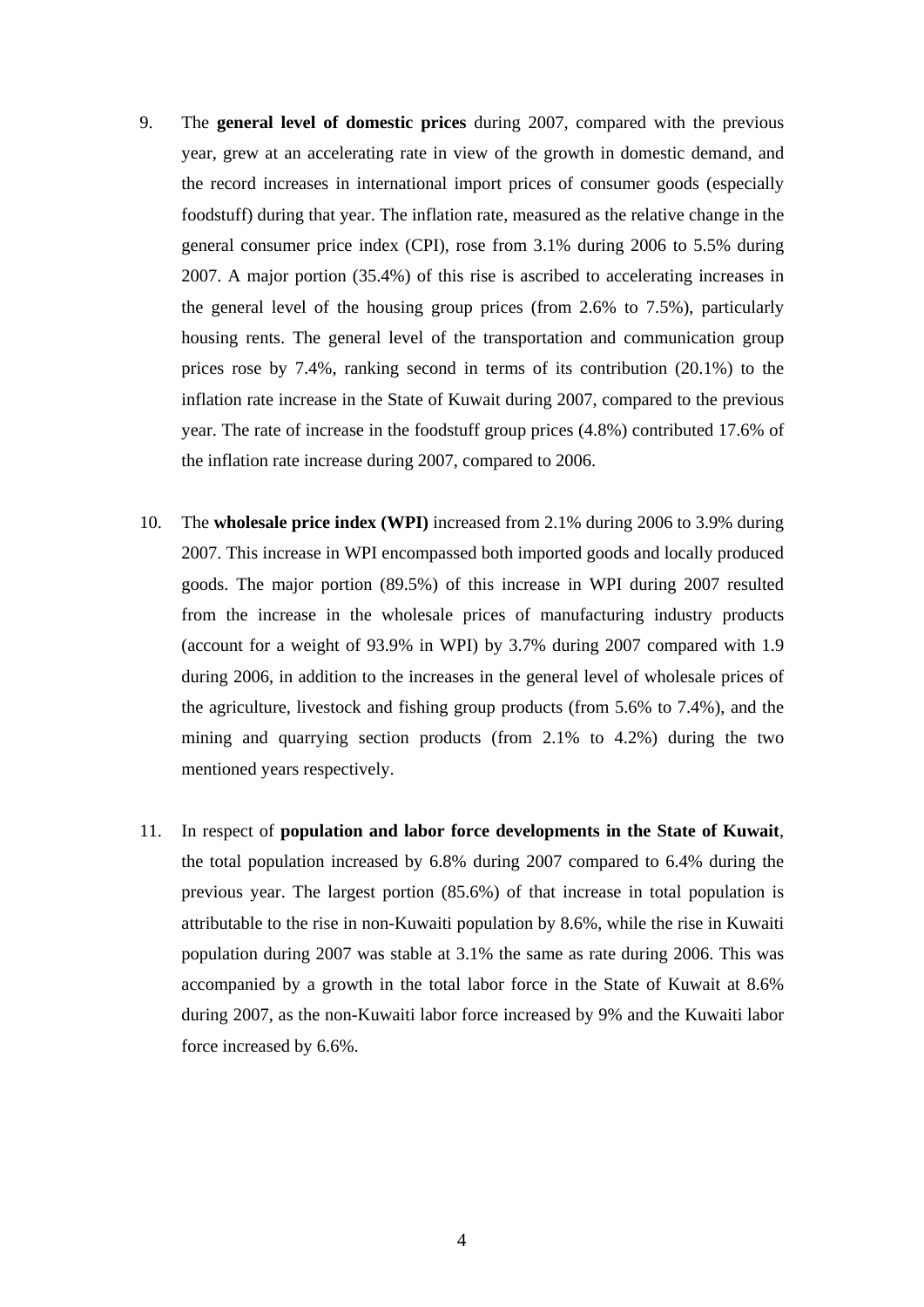#### **Part Two: Monetary Developments and CBK Activity:**

- 1- Money Supply in its broad definition (M2) continued to expand during 2007 to reach KD 18987.2 million at end of that year, recording an increase by KD 3066.7 million or 19.3%, compared to KD 15920.6 million at end of 2007 and 21.7% growth rate during the year. This expansion in M2 essentially reflects the total growth in both Quasi-Money by KD 2470.2 million or 20% during 2006 (from KD 12370.3 million at end of 2006 to KD 14840.5 million at end of 2007), and Money (the narrow definition of Money Supply, M1) by KD 596.5 million or 16.8% (from KD 3550.3 million at end of 2006 to KD 4146.7 million at end of 2007). The growth in Quasi-Money and Money contributed to the expansion in Money Supply during 2007 by 15.5% and 3.7% respectively. Within **the aggregate monetary position of CBK and local banks** during 2007, the growth in Money Supply (M2) reflected the sum of the rise in the net domestic assets of these institutions by KD 2894.7 million or 27.9%, and their net foreign assets by KD 172.9 million or 3.1%.
- 2- **Bank credit** continued rising at an accelerated rate as the balances of the utilized cash portion of credit facilities extended by local banks to the various domestic economic sectors reached KD 20138.7 million at end of year 2007, from KD 14933.7 million at end of year 2006, i.e. a rise of KD 5205 million or 34.9%, following its rise by 26.3% during the previous year. This rise varyingly encompassed most domestic economic sectors, and was particularly concentrated in a number of sectors, the most important of which are the Personal Facilities sector (35.2% of the total facilities) by KD 1040.2 million or 17.2%, the Real-Estate sector (24.8% of the total) by KD 1713.9 million or 52.1%, the Non-Bank Financial Institutions sector (12% of the total) by KD 981.7 million or 68.8%, the Trade sector (9.4% of the total) by KD 197.8 million or 11.6%, the Construction Sector (6.8% of the total) by KD 297.2 million or 27.8%, and the Industry Sector (5.3% of the total) by KD 462.1 million or 75.9%.
- 3- CBK left its discount rate unchanged during 2007, at its end-2006 level of 6.25%. This meant that the **domestic interest rate structure** continued unaffected during 2007, as the discount rate is a pivotal rate linked within specific margin to the maximum KD lending rates in the banking and financial units. On the other hand, data indicate that average interest rates on customer KD time deposit with local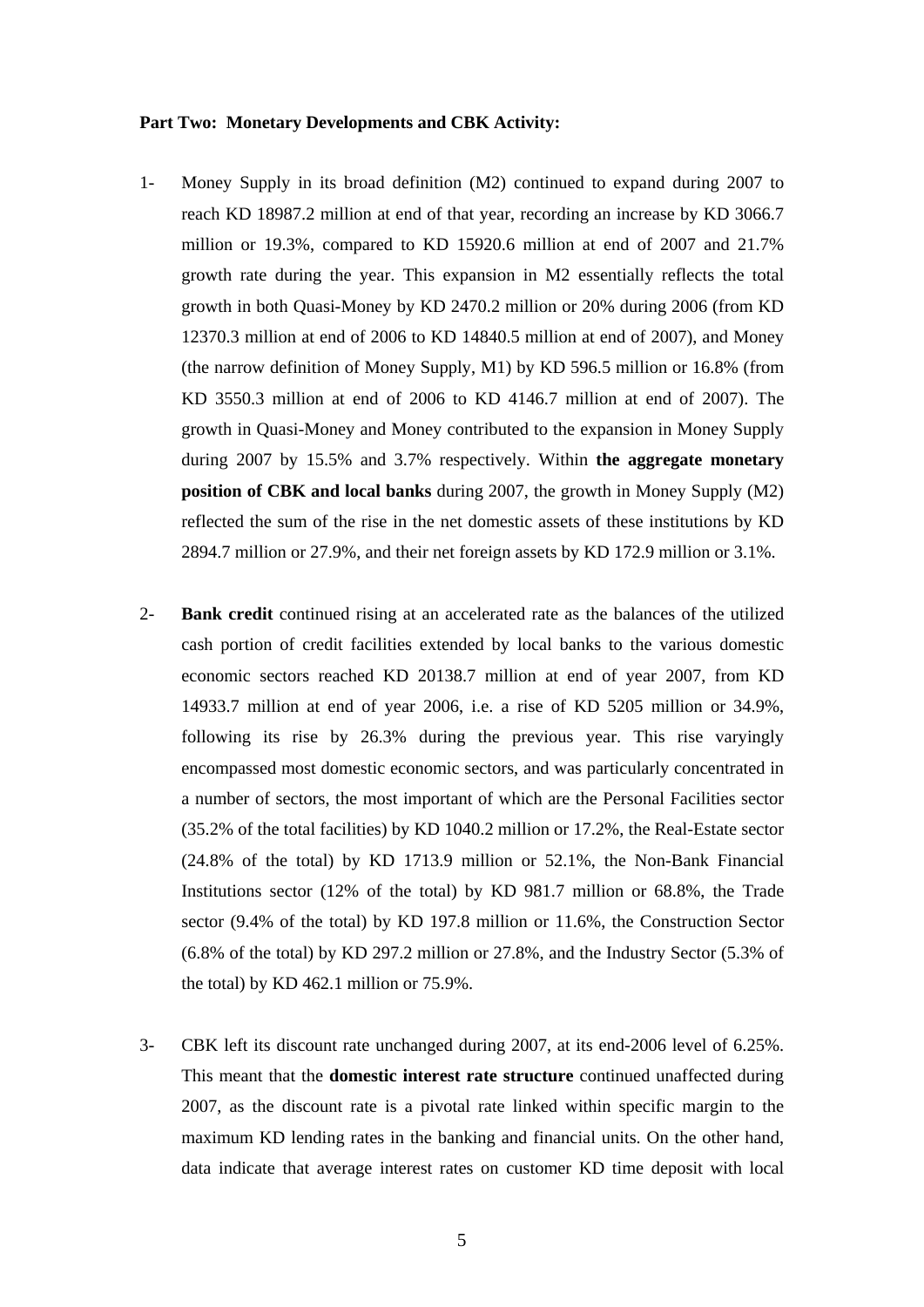- 4- By virtue of Decree No. 147 of the year 2007, the peg that exited between the KD exchange rate and the US dollar exchange rate within specific margins was decoupled as of 20th of May 2007, and the **KD exchange rate** retuned to be determined on the basis of an undeclared special weighted basket of currencies of countries that have major trade and financial relations with the State of Kuwait. This change in the KD exchange rate policy occurred as inflationary pressures increased following the substantial decline in the US dollar exchange rates against other major currencies. The currency basket system provides CBK with more relative flexibility in drawing and executing monetary policy, thus enhancing its ability to safeguard the national economy against sharp fluctuations that occasionally take place in the exchange rates of major currencies especially in the short run, and curb imported inflationary pressures related to international exchange rate developments.
- 5- CBK continued to issue the Kuwaiti **Treasury Bonds** during 2007 on behalf of the Ministry of Finance, as it offered 18 issues of these bonds with a total nominal value of KD 1641 million. All these issues were of one-year term. During that year, 18 previous issues of Treasury Bonds with a total nominal value of KD 1641.6 million reached maturity. Accordingly, the outstanding balance of public debt instruments slightly declined by KD 0.6 million (from KD 2296.6 million at end of 2006 to KD 2296 million at end of 2007).

Within the scope of managing domestic liquidity levels, CBK issued its negotiable bonds to the local banks and investment companies under its supervision, including its 6-month bonds for the first time since the decision to re-start issuing **CBK Bonds** in August 2005. In this context, CBK offered 18 issues of CBK Bonds during 2007 (13 issues of 3-month bonds with a total nominal value of KD 1413.6 million, and 5 issues of 6-month bonds with a total nominal value of KD 867 million), with a total nominal value of KD 2280.6 million. Meanwhile, 18 previous issues of CBK Bonds matured (15 issues of 3-month bonds with a total nominal value of KD 1519 million, and 3 issues of 6-month bonds with a total nominal value of KD 527 million). As a result, the outstanding balance of CBK Bonds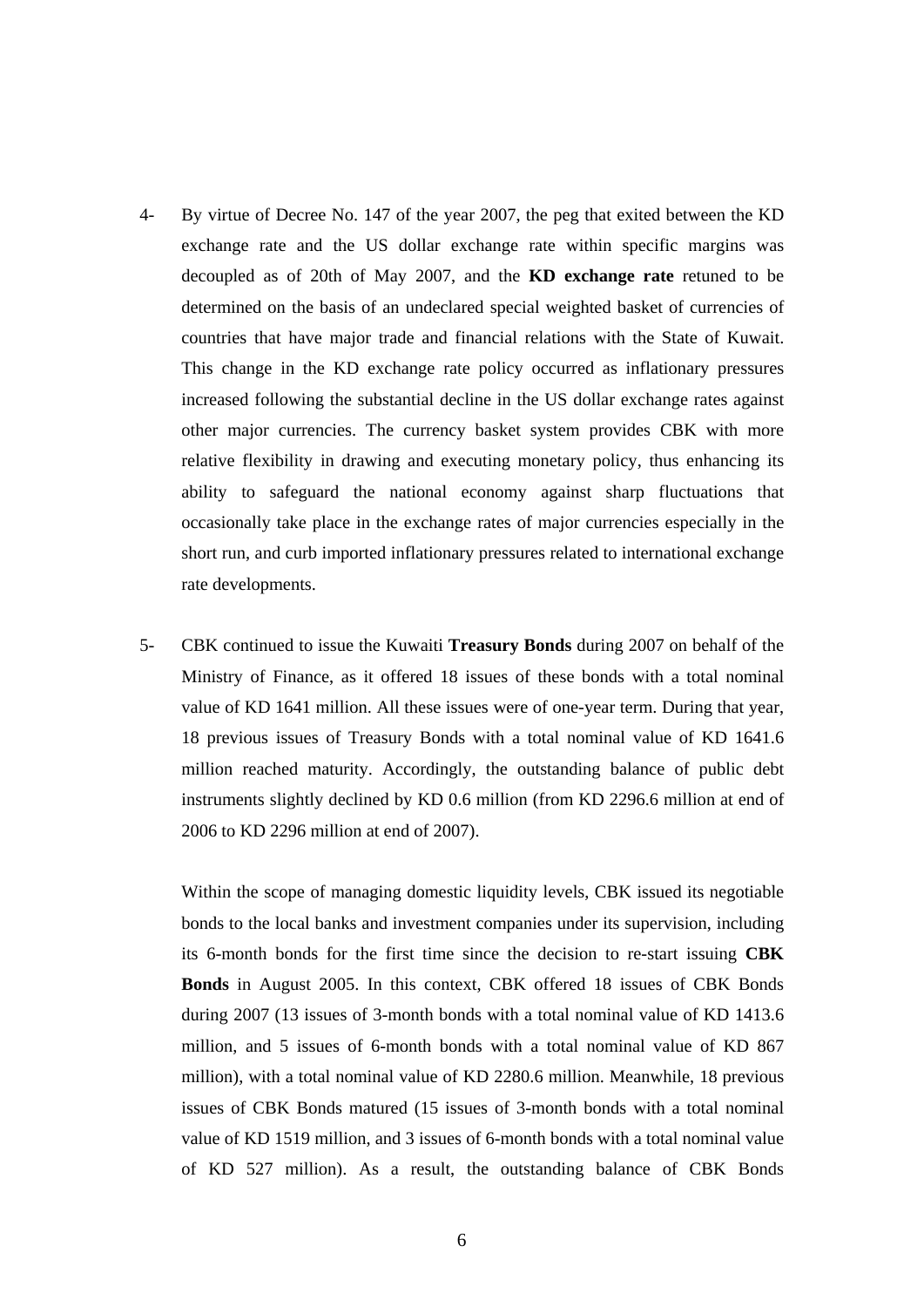significantly increased by KD 234.6 million or 65.9% (from KD 356 million at end of 2006 to KD 590.6 million at end of 2007).

6- CBK continued during 2007 its efforts in **supervision and oversight of the local banking and financial sector units** registered with it, through off-site monitoring and on-site inspection, ensuring implementation of sound professional banking and financial practices, and adherence to existing supervisory policies and instructions that conform to relevant international developments. Within this context, CBK issued in 2007 some new instructions, and introduced modifications to some previously issued instructions. Among the most significant of these instructions are those concerning the rules and principles of classification of credit facilities and calculation of their provisions, the change of the general ratio of provisions for credit facilities that were not previously allocated any provisions, the amendments to the rules and principles of extending consumer and other installment loans, the discontinuation of charging early repayment fees on consumer and installment loans, the amendment of instructions pertaining to standards and criteria of opening branches of exchange companies, the amendment of conditions of experience requirements for CEO and managing director in a bank, the ascertainment of complete adherence to all limits specified in CBK instructions on credit cards issued by local banks, the discontinuation of cash or other in kind incentives given to clients upon obtaining facilities or any type of credit cards, the amendment of the method of calculation of the 80% ratio of credit facilities portfolio balance to deposits balance, the finalization of data on rectification of violations committed by banking and financial sector units, and the audit of consumer and installment loans extended during 2007.

#### **Part Three: Financial Indicators of the Banking and Financial Sector:**

**1-** For the fourth consecutive year, the **institutional structure of the banking system** in the State of Kuwait continued to expand during 2007. The branch of the Qatar National Bank was listed in the conventional bank register of CBK on 25th of December 2007. The branch commenced operations in the State of Kuwait on 27th of December 2007, bringing the total number of local banks (conventional, Islamic, and branches of foreign banks) registered with CBK to 16 banks at end of 2007. In the context of the policy adopted by CBK Board of Directors in June 2003 on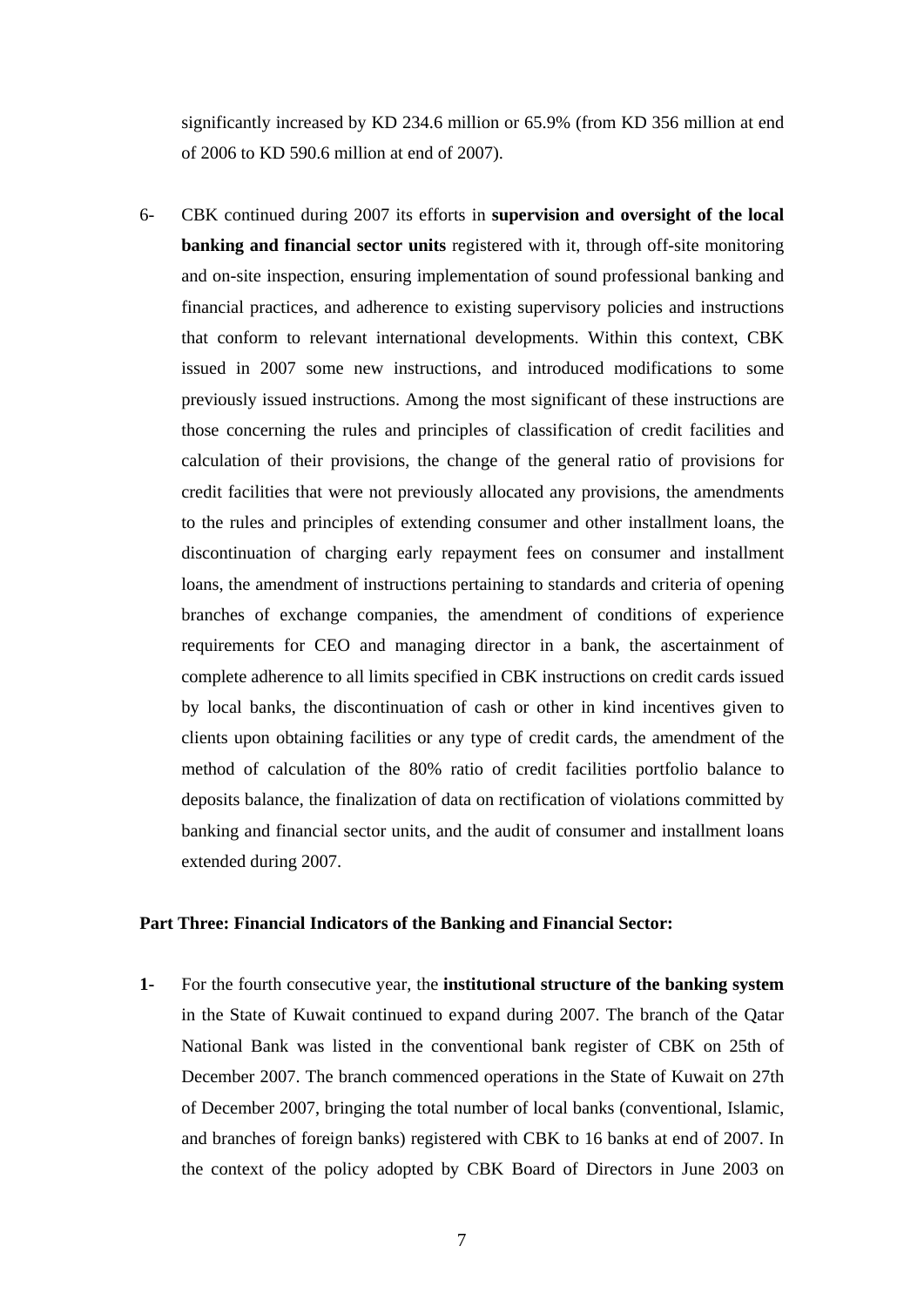licensing new Islamic banks in the State of Kuwait, the Kuwait International Bank (formerly the Kuwait Real Estate Bank) was listed on the first of July 2007 under the new name in the CBK Islamic Banks Register, and it started its operations according to the provisions of Islamic Sharia' since that date, having finalized the necessary operational and organizational requirements of converting the conventional banking operations to Islamic banking operations methodologically and in an archetypal manner, since is was the first ever banking experience in this field in the State of Kuwait. The local branch network of conventional and Islamic banks expanded during 2007 with the opening of 31 additional branches, a record annual increase in the number of branches, bringing the total number of local branches (excluding head offices) of these banks to 275 branches at end of 2007, compared to 244 branches at end of the previous year.

- **2-** The **number of Investment Companies** registered with the CBK and subject to its supervision rose with the addition of 6 new companies to 73 companies (of which 39 companies operate according to the provisions of Islamic Sharia) at end of 2007, against 73 companies at end of 2006 (of which 33 companies operate in accordance with the provisions of Islamic Sharia). Also, the **number of Exchange Companies** subject to the CBK supervision increased from 39 companies at end of 2006 to 40 companies at end of 2007. The **number of locally established Investment Funds** witnessed the highest annual increase by the addition of 22 new investment funds, thus bringing their number to 101 at end of year 2007 (of which 47 funds operate according to the provisions of Islamic Sharia) from 79 funds at end of the previous year (of which 33 funds operate according to the provisions of Islamic Sharia).
- **3-** Local banks continued to grow during 2007 taking the total **the aggregate balance sheet of local banks** to a new record high. This balance sheet total reached KD 35555 million at end of 2007, compared to KD 26990 million at end of the previous year, thus realizing the highest ever annual growth rate of 31.7% and growth value of KD 8565 million in 2007, against 24.9% and KD 5378.4 million in 2006. Several factors contributed to the realization of that growth, chief among which was the accelerated growth in the balances of local bank claims on the private sector by KD 5673.5 million (35.1%) compared to the previous year. On the liabilities side, the largest portion (66.2%) of the increase in the total aggregate balance sheet of local banks resulted from the marked increase in the balances of private sector deposits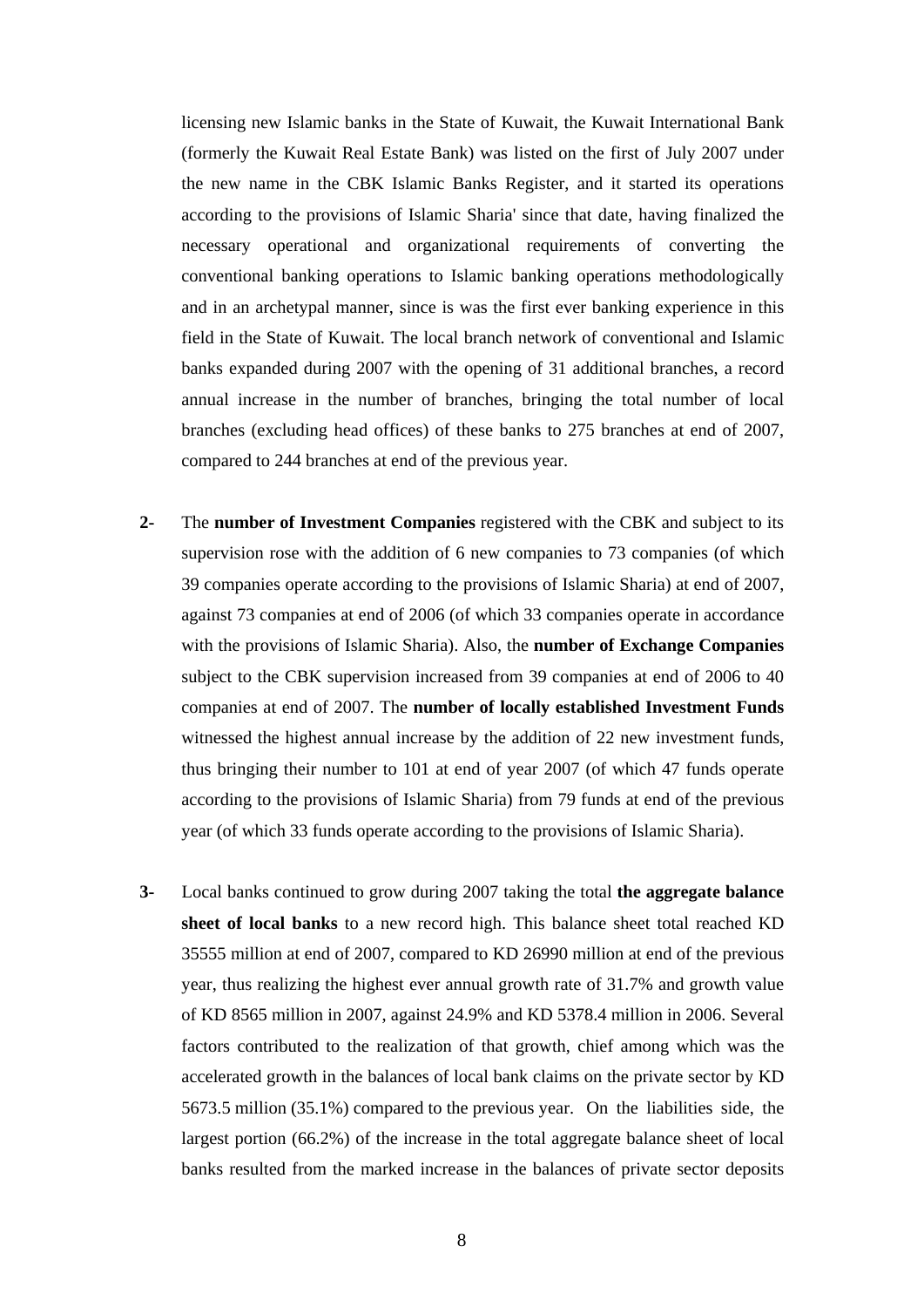with local banks at end of 2007 to KD 18345.7 million, compared to KD 15264.2 million at end of the previous year, i.e. a growth by KD 3081.5 million or 20.2%, compared to the previous year.

- **4-** The balance of the **net foreign assets of local banks** decreased by the equivalent of KD 737.4 million or 34.6% (from KD 2129.6 million to KD 1392.2 million) at end of 2007, because the increase in total foreign assets (by KD 2386.8 million or 45.5%) was considerably less than the increase in total foreign liabilities (by KD 3124.2 million or 100.3%). In this context, the report indicated that local banks resorted to increasing all items of their foreign assets and investments, by increasing their deposits with foreign banks, foreign investments, and credit facilities to non-residents. On the liabilities side, deposits with local banks by non-residents witnessed a noticeable increase of KD 3081.6 million or 102.2%, which may be partially attributable to the branches of foreign banks operating in the State of Kuwait, commencing their activities and their role in attracting non-resident deposits.
- **5-** Local banks, in order to raise available financial resources for their operations during 2007, resorted primarily to increasing their domestic liabilities (mainly the private sector deposits) and less to reducing their domestic assets (largely claims on the government) as was the case in the previous year. The analysis of **net financial flows in local bank operations** regarding the use of domestic financial resources available to them during 2007 indicate that local banks increased their domestic assets (particularly claims on the private sector, and claims on CBK). In general, local banks operations during 2007 were characterized by domestic financial uses in excess of their realized domestic financial resources during that year.
- **6-** Local banks achieved record profit levels in 2007. **Net profits** realized by local banks reached KD 1123.9 million during 2007, compared to KD 858.4 million during 2006. The analysis of financial positions of local banks and the development of their performance, through certain sets of **indicators and financial ratios**, indicate that the **capital adequacy ratio** for each of these banks, despite decrease compared to the previous year, remains discernibly higher than the 8% minimum required limit according to international recommendations. The average Capital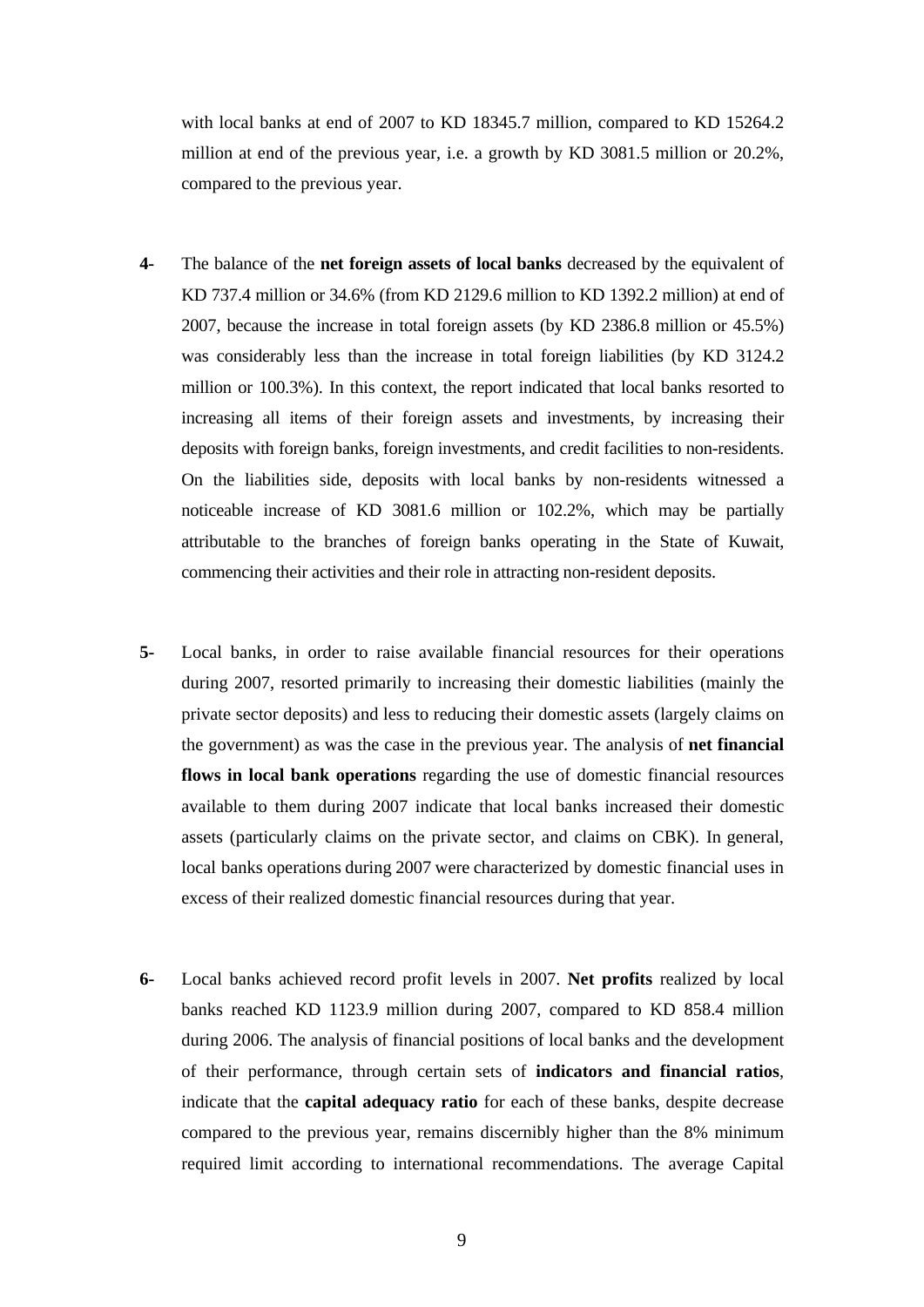Adequacy Standard for all conventional local banks subject to CBK supervision reached 18.5% at end of year 2007 (23.5% for banks operating according to the provisions of Islamic Sharia), compared to 21.8% (19.9% for banks operating according to the provisions of Islamic Sharia) at end of the previous year.

- **7-** The total assets of local investment companies (79 companies at end of 2007) reached KD 16040.5 million, against KD 13135.3 million at end of 2006 (for 73 companies). These companies manage off-balance sheet funds within their contra accounts, mostly as third party investments (KD 22.8 billion), equal to threefold the funds in local bank contra accounts. Thus, local investment companies manage funds in the form of assets and contra accounts totaling KD 38.8 billion, against assets and contra accounts of local banks amounting to KD 44.2 billion.
- **8- Conventional investment companies** (31 companies whose comparative financial data was available) achieved a growth in their total aggregate balance sheet of KD 1329.3 million or 17.7%, whereby the balance sheet total increased to KD 8841.9 million at end of 2007, against KD 7512.6 million at end of the previous year. On the asset side, this growth reflects a number of developments, the most prominent of which include the notable rise in the domestic investments by KD 757.5 million or 35.8% (from KD 2114.7 million at end of 2006 to KD 2872.2 million at end of 2007), and the substantial increase in the balances of foreign assets by KD 534.8 million (or 14.8%). On the liabilities' side, the growth is essentially attributable to the significant increase in foreign liabilities by KD 519.9 million or 27.5% (from KD 1893.1 million at end of 2006 to KD 2413 million at end of 2007), and the sizable increase in capital and reserves by KD 510.2 million or 20.4% (from KD 2506.7 million at end of 2006 to KD 3016.8 million at end of 2007).
- **9-** The aggregate balance sheet of **investment companies operating in accordance with the provisions of Islamic Sharia** (for 23 companies whose comparative financial data was available) witnessed a decelerating growth of KD 733.4 million (21.2%), whereby that balance sheet total reached KD 4192.9 million at end of 2007, compared to KD 3459.5 million at end of the previous year. The main developments in the items on the assets side in that balance sheet encompassed the considerable increase in the domestic financial investments by KD 616.6 million or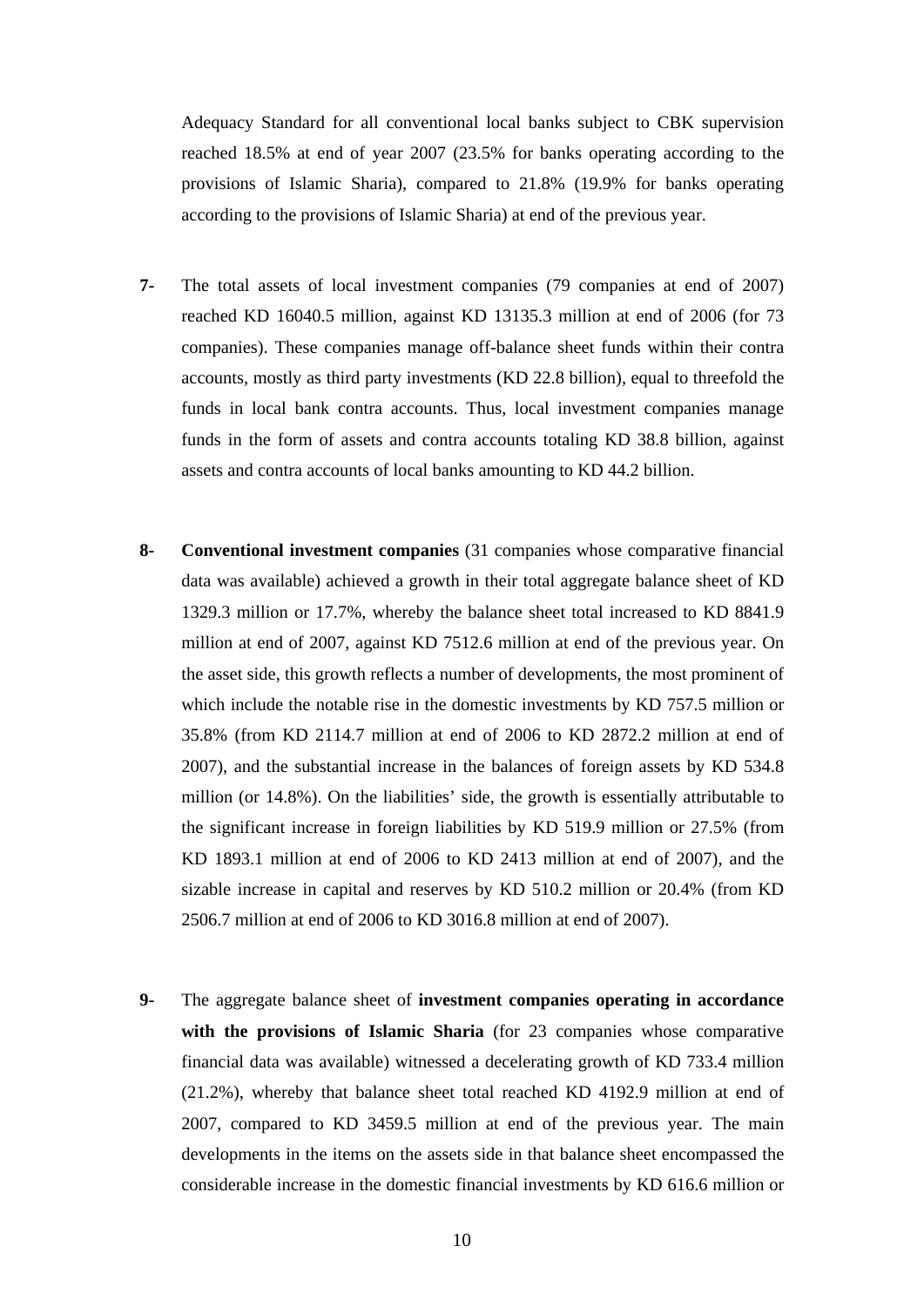52.6% (to KD 1788.9 million at end of 2007, against KD 1172..3 million at end of 2006), and the increase in foreign assets (both financial and non-financial assets) by KD 289.1 million or 56.5% (from KD 511.6 million at end of 2006 to KD 800.7 million at end of 2007). On the liabilities side, most salient was the increase in the balances of the domestic financing from the financial sector (by KD 337 million or 24%, to KD 1742.2 million at end of 2007 compared to KD 1405.3 million at end of 2006), and the substantial rise in foreign liabilities (by KD 256.5 million or 166.4%, to KD 410.7 million at end of 2007, compared to KD 154.1 million end of 2006).

- **10-** The **total balance of contra accounts of local investment companies** numbering 79 at end of 2007 (40 conventional, and 39 Islamic) reached KD 22779.9 million (of which KD 18661.4 million or 81.9% for the conventional investment companies, and KD 4118.5 million or 18.1% for companies operating in accordance with the provisions of Islamic Sharia) at end of year 2007, thereby achieving a noticeable rise of KD 5522.3 million (32%) above their end of year 2006 level of KD 17257.6 million (of which KD 14302.4 million or 82.9% for the conventional investment companies, and KD 2955.2 million or 17.1% for companies operating in accordance with the provisions of Islamic Sharia) for 73 companies (40 conventional, and 33 Islamic) registered at end of 2006.
- **11-** Total assets of **locally established investment funds** reached KD 3932.7 million at end of 2007 (for 90 investment funds), compared to KD 2843.4 million at end of 2006 (for 60 investment funds). The major portion of their finance came from capital and owners' equity. Paid-up capital of these funds amounted to KD 2532 million and owners' equity totaled KD 3815.1 million at end of 2007, compared to KD 1964.5 million and KD 2783.7 million at end of 2006 respectively. Investments of these funds are essentially concentrated in the Kuwait Stock Exchange and the local real estate sector. These investment funds achieved net profits from their 2007 operations to the tune of KD 702.8 million (for 90 funds), compared to losses of KD 62.3 million (for 60 funds) in the previous year. Cash distributions to share (unit) holders amounted to KD 147.1 million in 2007, compared to KD 97.7 million in the previous year. On the other hand, the number of **foreign investment funds marketed locally** reached 102 funds during 2007, against 89 funds during the previous year. Resident investor subscriptions to these investment funds reached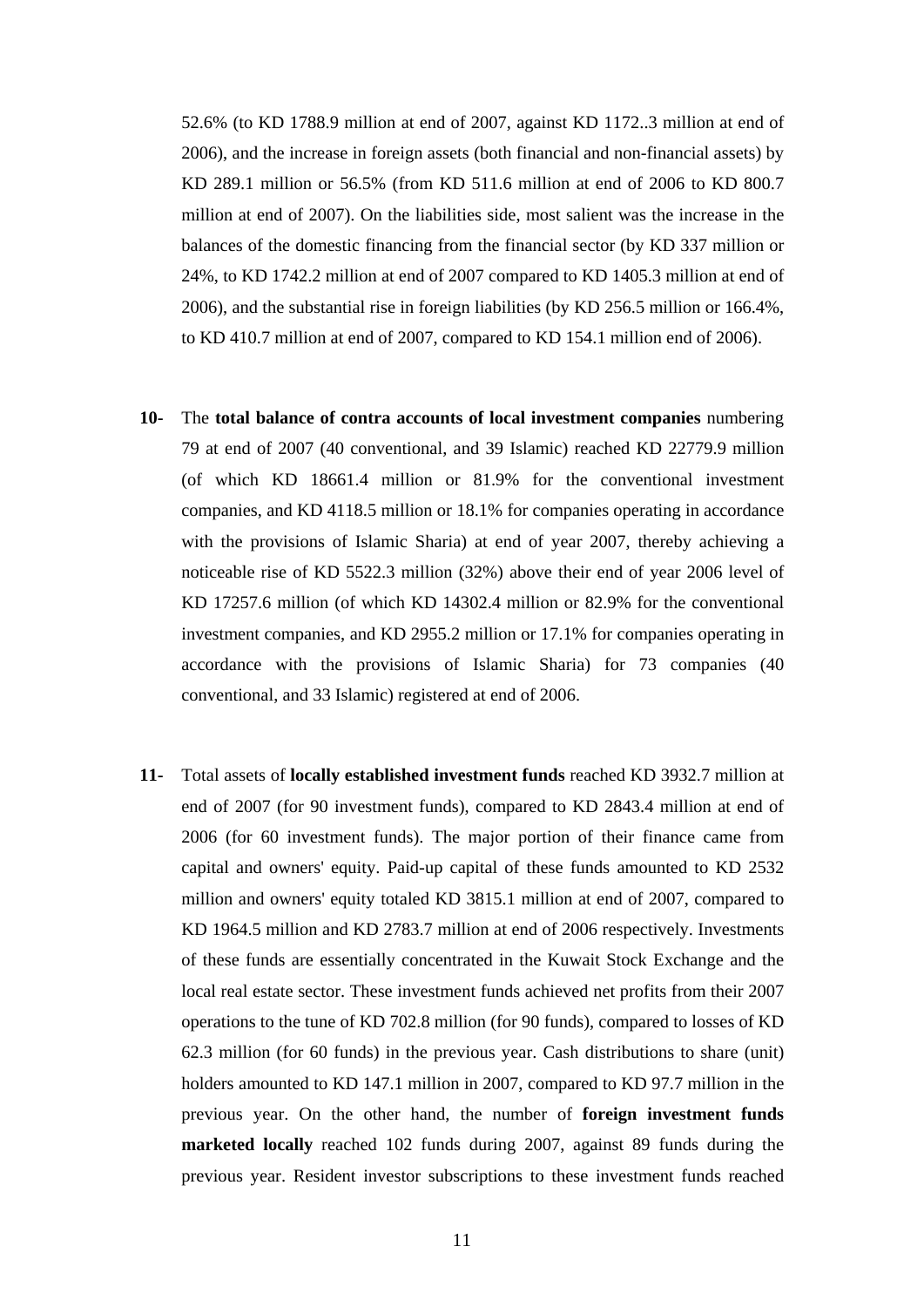KD 2362.7 million at end of 2007, from KD 1683.9 million at end of the previous year (i.e. an increase of KD 678.8 million or 40.3%).

**12-** The **aggregate balance sheet of local exchange companies** (for 38 companies whose data was available, out of 40 companies registered with CBK) reached KD 104.7 million at end of 2007, recording an increase by KD 6.3 million or 6.4% over its end of 2006 level of KD 98.4 million. Profitability of these companies increased during 2007 by 46.6% or KD 3.5 million, compared to previous year. Consequently, the ratio of net profit to partners' equity rose from 15.7% in 2006 to 18.2% in 2007. This resulted basically from the increase in profitability in excess of the rate of increase in total assets. On the other hand, the solvency level, represented in the ratio of partners' equity to total assets without risk weighting, has significantly improved to 57.4% at end of 2007, against 48.5% at end of the previous year.

#### **Part Four: Public Finance:**

- **1- The closing accounts of ministries and governmental bodies data of the fiscal year 2006/07**, indicate higher actual budgetary revenues collected during that fiscal year by KD 1781.2 million or 13% reaching KD 15509.3 million, compared with KD 13728.1 million during the fiscal year 2005/06. This rise resulted from the increase in actual budgetary oil revenues collected by KD 1556 million or 12%% (to KD 14511.5 million, compared to KD 12955.5 million during the fiscal year 2005/06), and actual budgetary non-oil revenues collected by KD 225.2 million or 29.1% (to KD 997.8 million, compared to KD 772.6 million for the previous fiscal year).
- **2-** The **actual budgetary expenditures**, within the closing account of the fiscal year 2006/07, increased by KD 3444.4 million or 50.2% to KD 10306.4 million, against KD 6862 million in the previous fiscal year. That rise encompassed all chapters of budgetary expenditures, specially the fifth chapter (miscellaneous expenditure and transfer payments) which accounted for 74.8% of the increase in actual budgetary expenditures of fiscal year 2006/07, rising by KD 2577.4 million or 84.1%. The increase in actual budgetary expenditures under the first chapter (salaries and wages) and the second chapter (requirements of goods and services) ranked second accounting for 17.7% of the increase during 2006/07, rising by KD 295 million and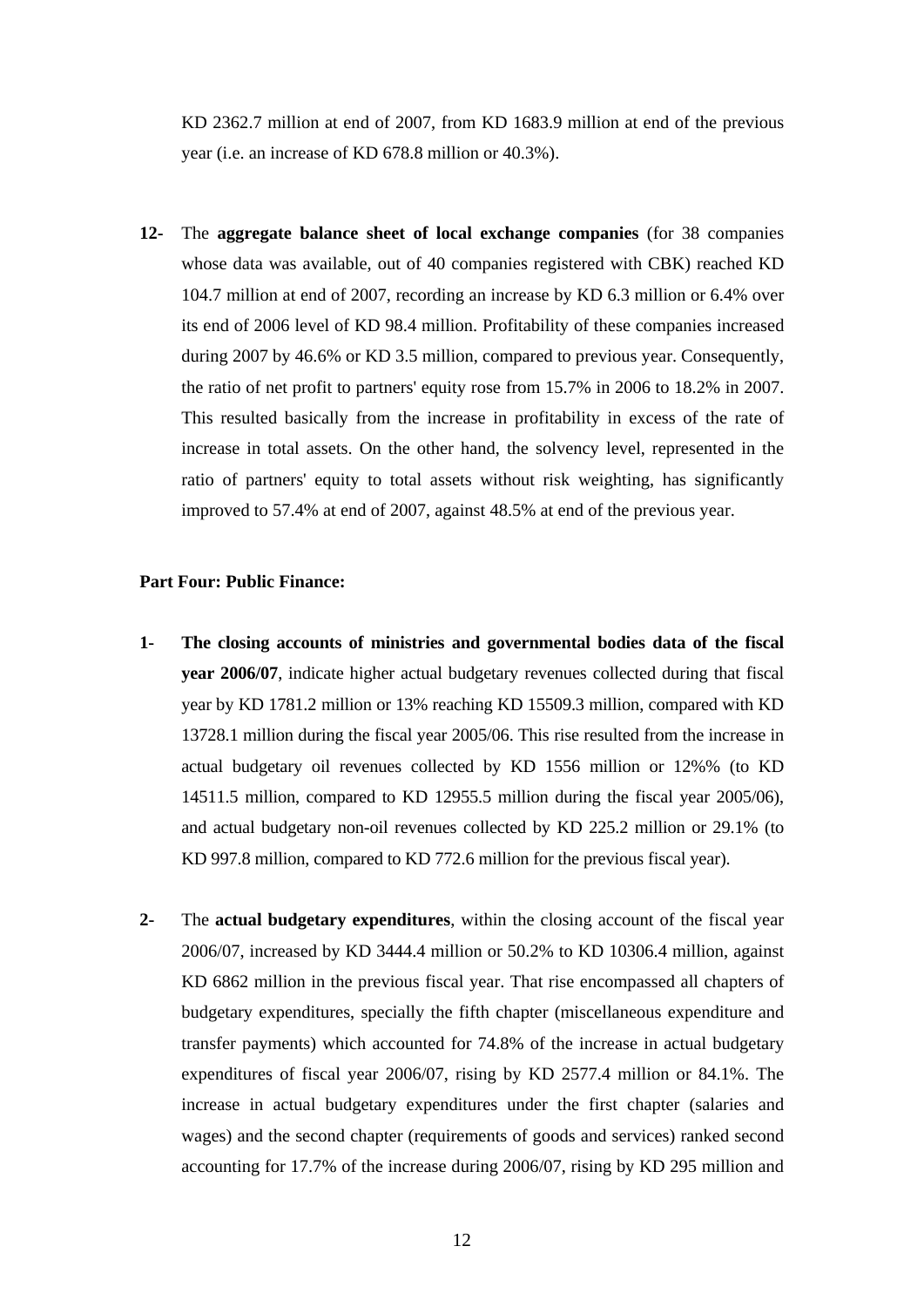KD 314.6 million respectively, or by 15.3% and 29.7% respectively, compared to the previous fiscal year.

- **3-** The general budget, as an outcome of the above mentioned developments in actual revenues and expenditures in the closing account for the fiscal year 2006/07, realized an actual surplus of KD 5202.9 million, before deducting the allocations for the Reserve Fund for Future Generations, against an actual surplus of KD 6866.1 million for the fiscal year 2005/06, i.e. a decrease of KD 1663.2 million or 24.2%.
- **4-** The report also reviewed the main features of **the general budget of ministries and governmental bodies for the fiscal year 2007/08**. This general budget contained a decrease in the budgetary revenue estimates by KD 199.4 million or 2.3%, to KD 8320.3 million, compared to their estimates for the previous fiscal year. This is essentially attributable to the decline in oil revenue estimates by KD 286.6 million or 3.7% (to reach KD 7449.9 million, compared to their approved estimates for the previous fiscal year), and the rise in the budgetary non-oil revenue estimates by KD 87.2 million or 11.1% (to reach KD 870.4 million, compared to their approved estimates for the previous fiscal year).
- **5-** The **allocations for budgetary expenditures** for the fiscal year 2007/08 increased by KD 181 million or 1.6% above allocations for budgetary expenditure for the previous fiscal year, to reach KD 11300 million, compared to KD 11119 million for the previous fiscal year. This increase encompassed all budget chapters of expenditures save the allocations for budgetary expenditure under the fifth chapter (miscellaneous expenditures and transfer payments), which were cut by KD 1460 million or 24.2% (to reach KD 4566.5 million, compared to KD 6026.5 million for the previous fiscal year).
- **6-** The general budget for fiscal year 2007/08 included an **estimated deficit** of KD 2979.6 million, against an estimated deficit of KD 2599.3 million for the previous fiscal year, before deducting the allocations for the Reserve Fund for Future Generations.
- **7-** The report also reviewed within that part the **government fiscal operations** through the analysis of developments in actual budgetary revenues and expenditures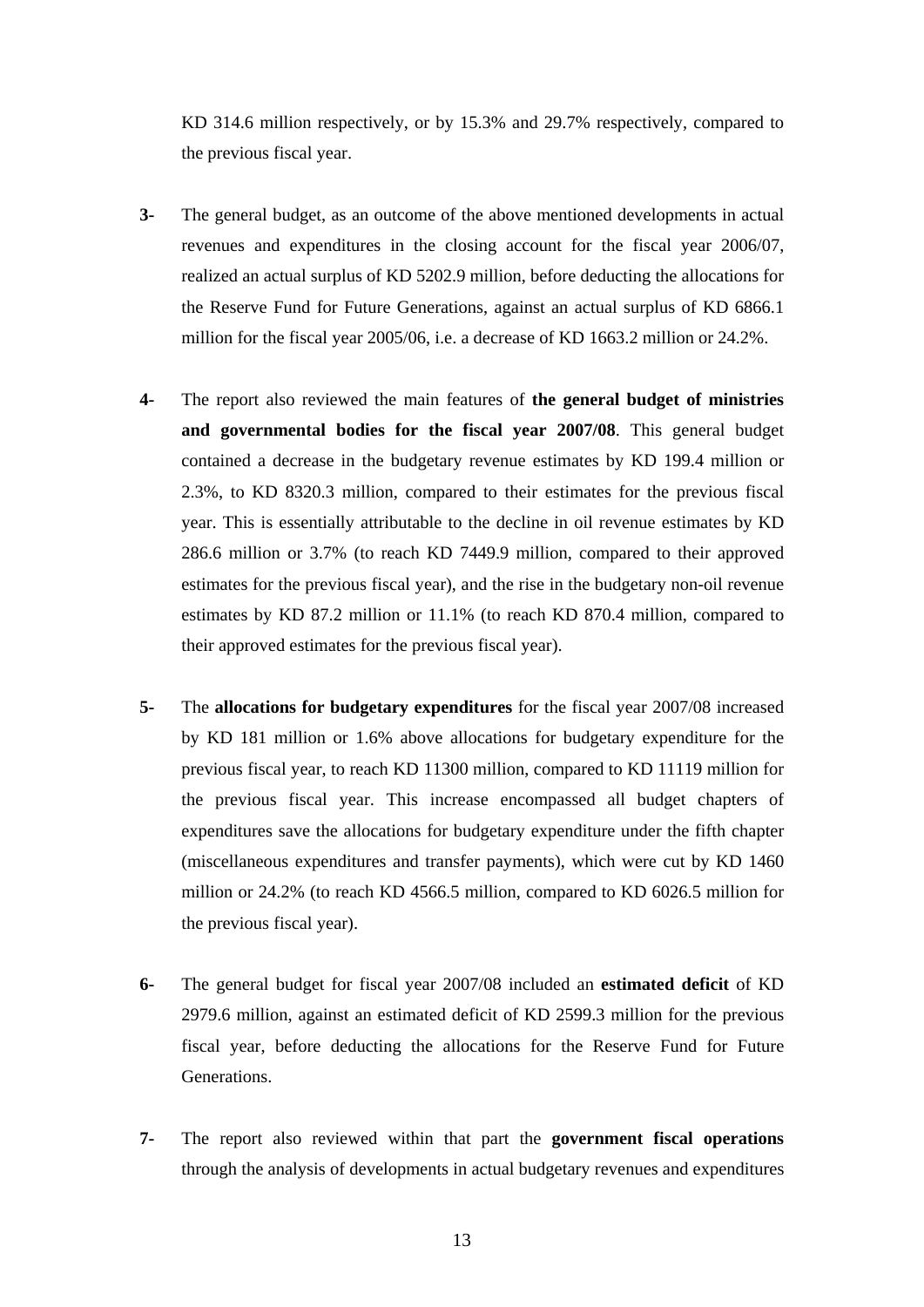in the general budget for the fiscal year 2007/08 during the first nine months (April-December 2007) of the that fiscal year, based on available data in the monthly follow-up statements. The report indicates that the actual budgetary revenues collected during that period of fiscal year 2007/08 rose to KD 13472.4 million, compared to KD 12004.7 million collected during the corresponding period of the previous fiscal year, i.e. an increase by KD 1467.6 million or 12.2%. The major portion (84.3%) of this increase resulted from the rise in actual budgetary oil revenues collected during the period (April - December 2007) to KD 12619.8 million, against KD 11383 million during the corresponding period of the previous fiscal year 2006/07, representing an increase of KD 1236.7 million or 10.9%. Meanwhile, the increase in the actual budgetary non-oil revenues collected during the first nine months (April-December 2007) of the fiscal year 2007/08 accounted for 15.7% of the total increase in the actual budgetary revenues collected during that period. These actual budgetary non-oil revenues increased by KD 230.9 million or 37.1% to reach KD 852.6 million, compared to KD 621.7 million for the corresponding period of the previous fiscal year 2006/07.

- **8-** The **actual budgetary expenditures** during the first nine months of the fiscal year 2007/08 (April-December 2007) slightly declined by KD 13.8 million or 0.3%, to reach KD 5095.5 million (45.1% of the total allocations for budgetary expenditures for the general budget for the entire fiscal year, amounting to KD 11300 million), compared to KD 5109.2 million for the corresponding period of the previous fiscal year (46% of the total allocations for budgetary expenditures for the general budget for the entire fiscal year, amounting to KD 11119 million).
- **9-** The general budget, reflecting the developments in actual budgetary revenues and expenditures during the first nine months of the fiscal year 2007/08 (April-December 2007), realized an actual surplus of KD 8376.9 million, compared with an actual surplus of KD 6895.5 million during the corresponding period of the fiscal year 2006/07, before deducting the allocations for the Reserve Fund for Future Generations, i.e. an increase of KD 1481.4 million or 21.5%.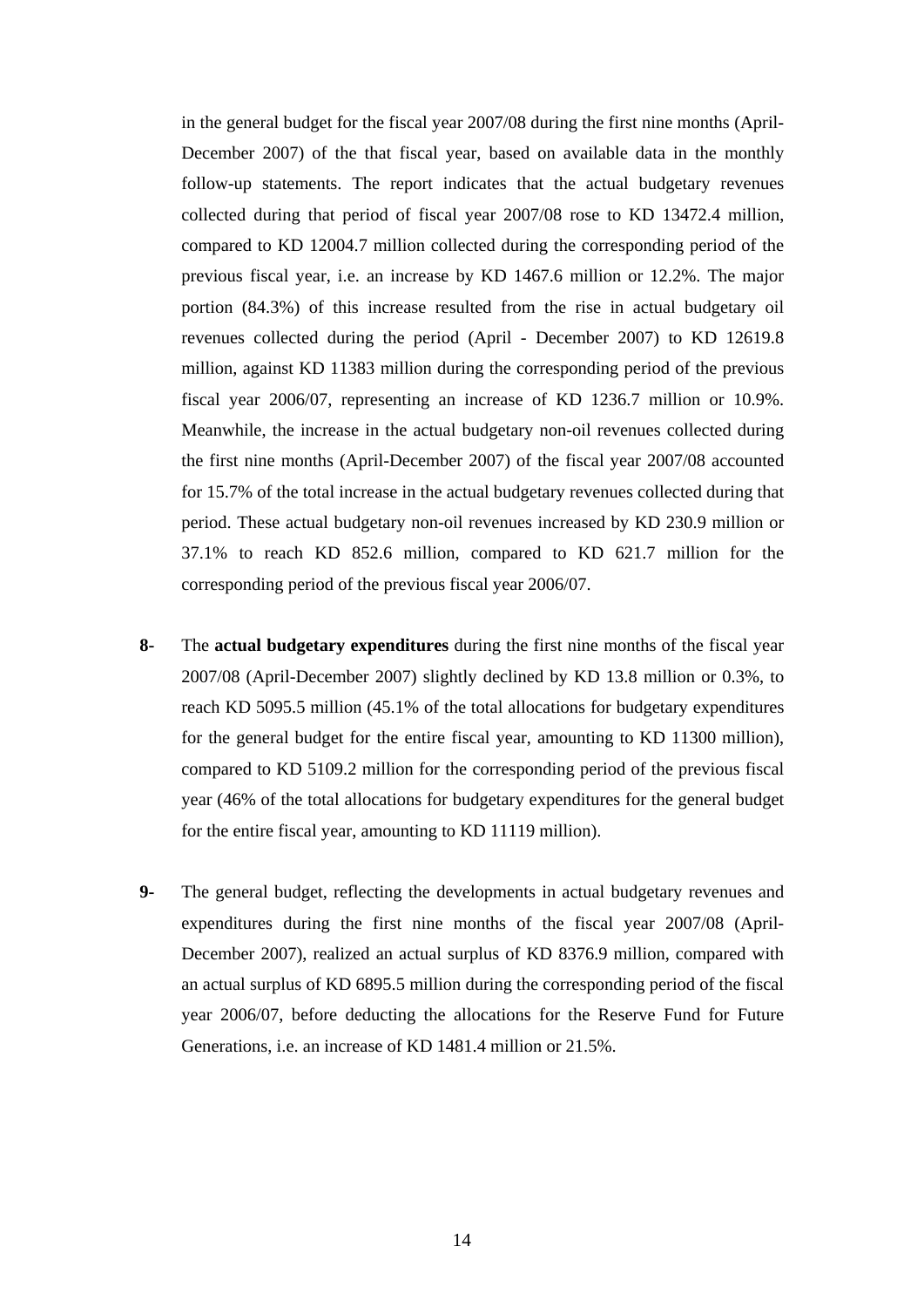## **Fifth- Developments in Foreign Trade and Balance of Payments[\\*](#page-14-0) :**

- 1. The surplus realized in the **'Balance on Goods**' (on 'fob' basis) decreased during 2007 to KD 12237 million from KD 12857 million during 2006, i.e. a decline of KD 620 million or 4.8%. During 2007, the total value of merchandise imports of the State of Kuwait (on 'fob' basis) witnessed a noticeable rise to reach KD 5862 million, compared to KD 4158 million in 2006, i.e. an increase by KD 1703 million or 41% compared to a limited increase of one million dinars in the previous year. On the other hand, the value of merchandise exports of the State of Kuwait (on 'fob' basis) continued to rise, for the sixth consecutive year, to reach KD 18099 million during 2007, from KD 17015 million during 2006, i.e. an increase by KD 1084 million or 6.4%. The major portion (84.9%) of this increase in the value of merchandise exports reflects the growth in the value of oil exports by KD 920 million (5.7%), while the non-oil exports growth by KD 164 million (19%) contributed the remaining percentage (15.1%).
- 2. The **'Services Account (Net)'** recorded a substantial increase during 2007 in its deficit, which reached KD 980 million, against KD 663 million in 2006, i.e. an increase by KD 317 million or 47.8%. This increase encompassed the growth in the total value of payments by residents in the domestic economy to non-residents. This growth was focused in three major items, namely "transportation", "other services", and "travel" items. Total payments in these three items together accounted for 97.9% of the entire increase in total payments on the debit side of the "Services Account (Net)" during 2007 compared to the previous year.
- 3. The surplus realized in the **'Income (Net)'** item decreased from KD 3821 million during 2006 to KD 3677 million during 2007, i.e. a decrease of KD 144 million or 3.8%. This decrease is attributable to the outcome of developments in the value of returns on external investments by residents on the one hand, and the value of returns on assets invested in the State of Kuwait and owned by non-residents on the other hand. From one side, the value of returns on external investments listed on the credit side of the 'Income' item decelerated by KD 203 million or 4.8% (to KD 4459 million in 2007 from KD 4256 million in the previous year). On the other side, the

<span id="page-14-0"></span>Data on some major items of the balance of payment statistics for 2007 are provisional estimates. CBK, during the preparation of the report, is undertaking a comprehensive review of the estimates for these items, and it is expected that some significant changes will be made to these items on conclusion of the review.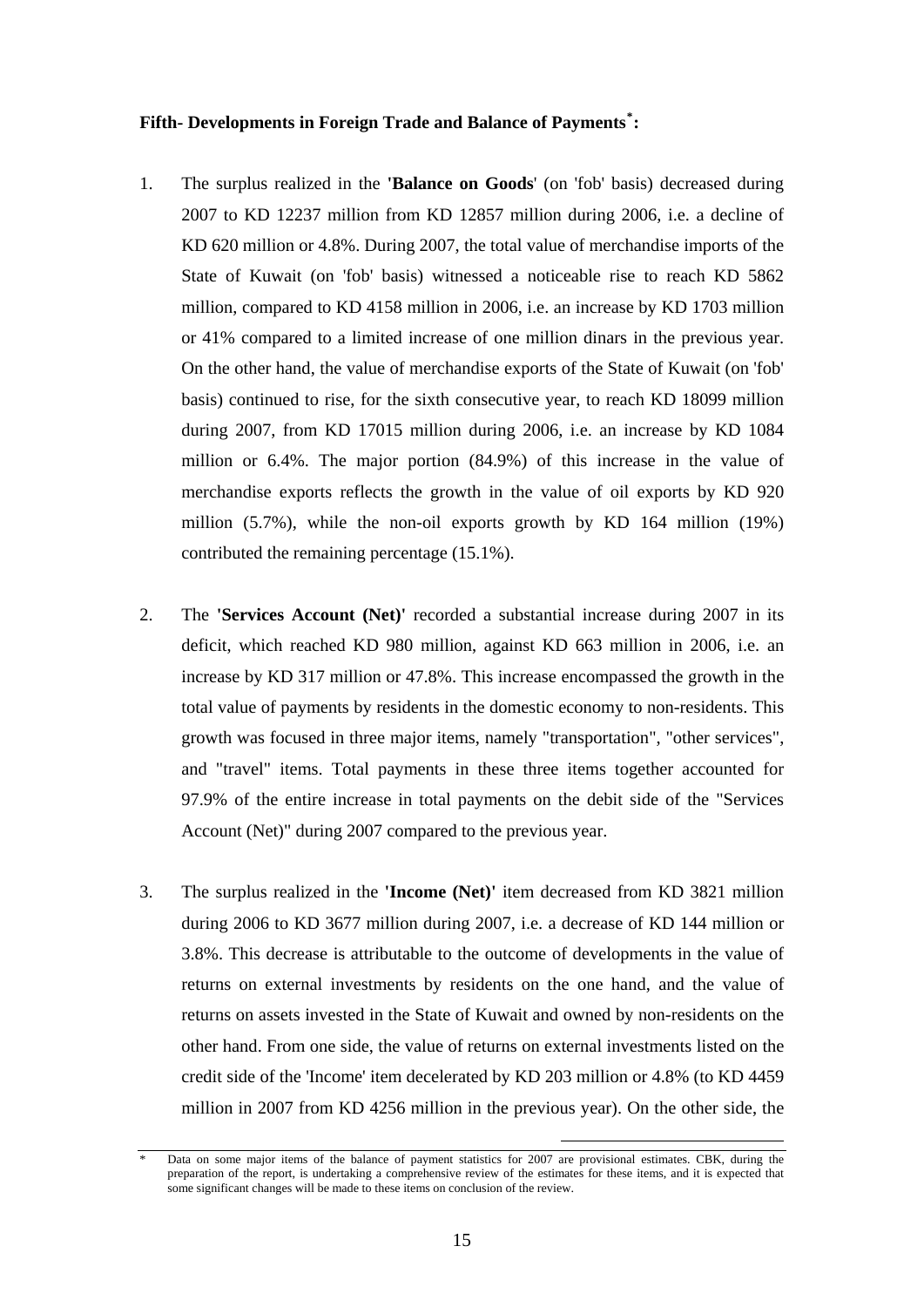total value of returns on assets invested in the State of Kuwait and owned by nonresidents rose by KD 347 million or 79.7% to reach KD 782 million in 2007 from KD 435 million in 2006.

- 4. The **'Current Transfers (Net)'** item of the balance of payment (BOP) statistics of the State of Kuwait recorded a deficit to the tune of KD 1443 million during 2007, against a deficit of KD 1050 million in 2006, i.e. a rise by KD 392 million (37.4%). This rise in the value of current transfers (net) essentially reflects the growth in the net value of the outbound current transfers by the Other Sectors (including unrequited transfers abroad by expatriate workers, and unrequited transfers of Kuwait private charitable institutions and societies to the rest of the world) by KD 350 million (36.2%) to reach KD 1316 million during 2007, compared to its previous year level of KD 966 million. The value of net current transfers abroad by the government during 2007 recorded an increase by KD 42 million (50.1%) to KD 127 million during 2007 from KD 84 million during the previous year.
- 5. The **'Current Account'** in the BOP statistics of the State of Kuwait realized a surplus estimated at KD 13492 million during 2007, against a surplus of KD 14965 million during 2006, i.e. a decrease by KD 1473 million or 9.8%. The main source of this decrease was the growth of the value of payments by residents to nonresidents during 2007 accelerating from KD 8641 million in 2006 to KD 11841 million in 2007, i.e. a growth by KD 3200 million or 37% compared to the previous year. On the other hand, the value of receipts by residents from non-residents during 2007 slowed down to KD 25333 million from KD 23605 million in 2006, i.e. a rise by KD 1727 million or 7.3% compared to the previous year.
- 6. The **'Capital and Financial Account'** of the BOP statistics of the State of Kuwait reflected the slow down in the growth of net flows of external assets listed under the 'Capital and Financial Account' growing by KD 3511.8 million or 25.7% to reach KD 10150 million against KD 13662 million during 2006. This slowdown is ascribed to the outcome of developments in various items composing the 'Capital Account' and the 'Financial Account' of the State of Kuwait during 2007 compared to the previous year. On the one hand, the value of inbound net flows listed under the 'Capital Account' (mainly the value of funds received by residents from the UN Compensation Commission) accelerated to KD 447 million in 2007 from an inflow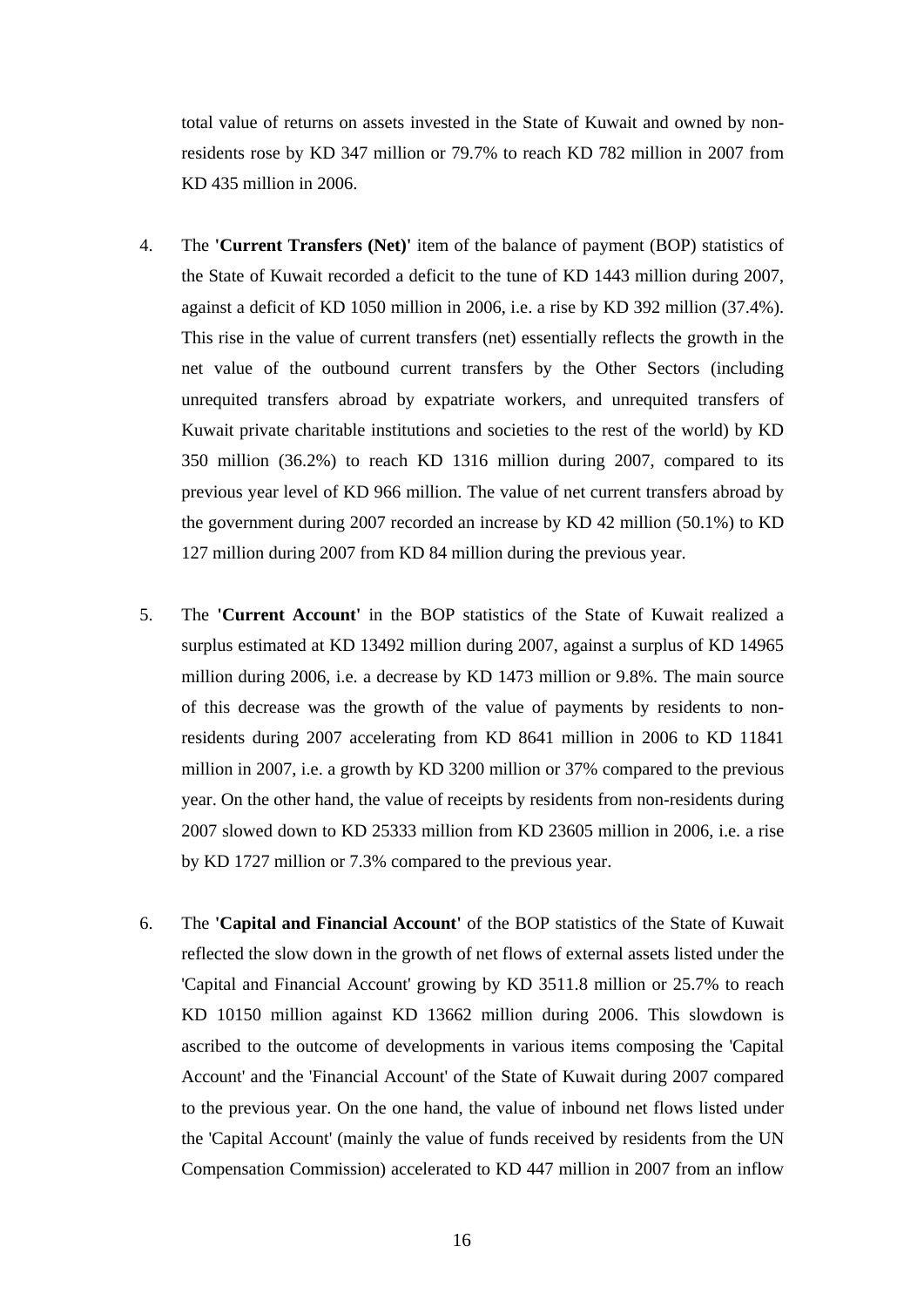of KD 256 million in 2006, i.e. a growth by KD 191 million or 74.8% compared to the previous year. On the other hand, the value of capital transfers' outflow (mainly the value of economic and technical grants and aid provided by the State of Kuwait to some friendly and sisterly countries) reached KD 6 million during 2007, recording a decline by KD 4 million or 64% compared to the previous year level.

- 7. The growth in net value of external investments owned by residents of the State of Kuwait and recorded under the '**Financial Account**' slowed down by KD 3321 million (23.9%) to a growth of KD 10597 million during 2007, compared with a growth of KD 13918 million in the previous year. This slowdown in growth of the net value of Kuwaiti external investments owned by residents of the State of Kuwait and recorded under the 'Financial Account' during 2007 followed a rapid growth of these investments (net) by KD 4810 million or 53.3% during 2006.
- 8. The **overall balance**, representing the outcome of the developments in all items of the BOP statistics, realized a surplus of KD 917 million during 2007, after realizing a surplus of KD 1039 million during 2006, i.e. a decrease by KD 123 million or 11.8%. This surplus reflected on the Total Reserve Assets of the Central Bank of Kuwait (CBK) which rose by the same amount (KD 917 million) at end of 2007, compared to its end of previous year level.
- 9. If the **overall position** of the State of Kuwait BOP statistics is considered from a broader perspective to reflect both the change in net value of external investments of some governmental bodies and institutions under the 'General Government' item, and the change in total reserve assets of CBK, the overall position of the Balance of Payments shows a surplus of KD 12013.5 million during 2007, compared with a surplus of KD 11809 million during 2006, i.e. an increase of KD 204.5 million or 1.7%.

### **Sixth- Developments in the Kuwait Stock Exchange:**

1. The main trading indicators of the Kuwait Stock Exchange (KSE) followed a uptrend during 2007. The report indicated an increase in the total value of traded shares (by KD 19.7 billion or 114.1%), the total quantity of traded shares (by 32.8 billion shares or 87%), and the number of transactions (by 615.5 thousand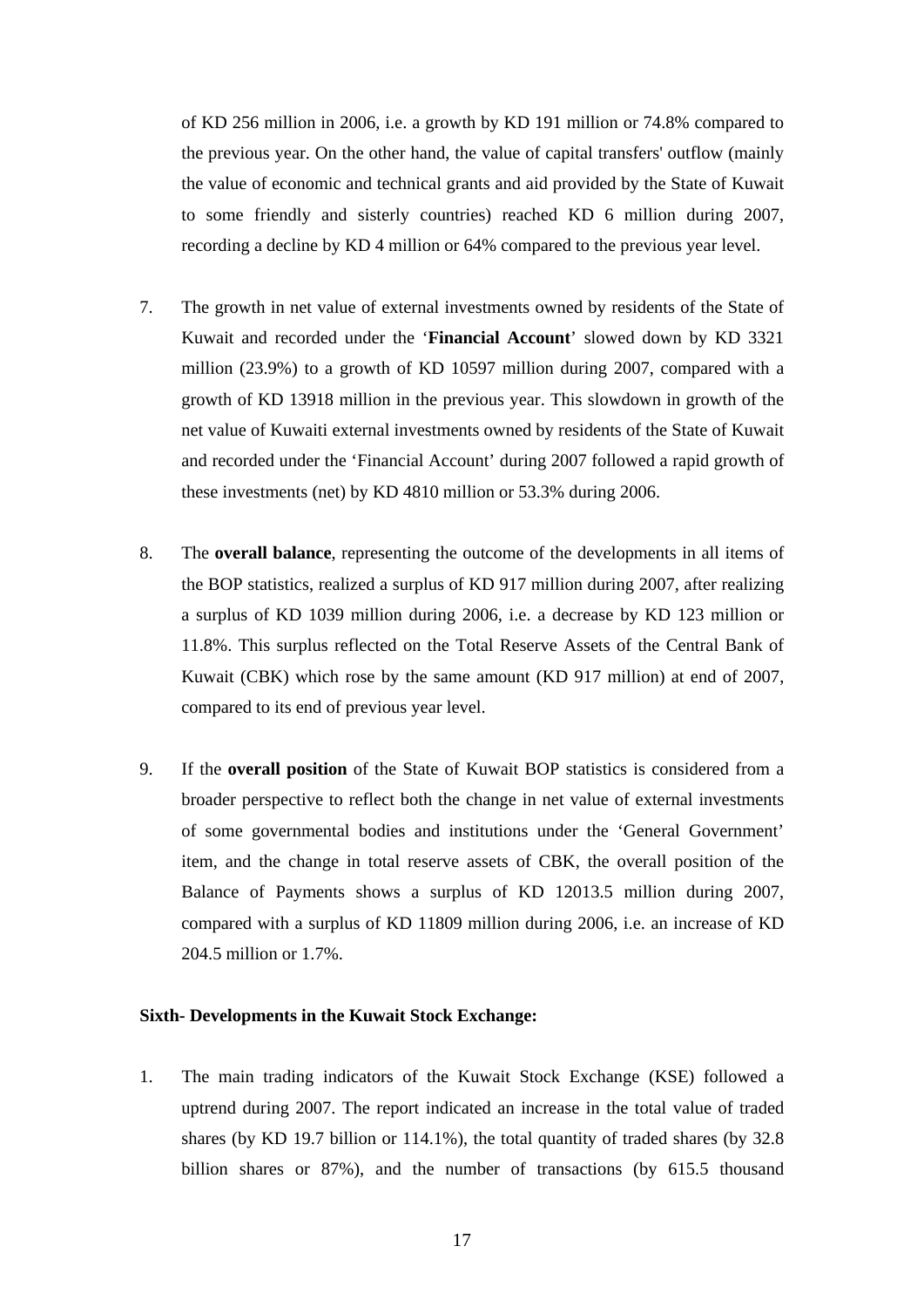transaction or 41%) during 2007, compared to the previous year levels. These indicators hit record levels during 2007 reaching KD 37 billion (for the total value of traded shares), 70.4 billion shares (for the total quantity of traded shares), and 2.1 million transaction (for the number of transactions). Also, the daily averages of the trading indicators rose during 2007 (by 115.5% for value, 84.8% for quantity, and 39.7% for number of transactions).

- 2. The KSE General Price Index  $(29/12/1993 = 1000$  points) followed a uptrend during 2007, as it closed at 12558.9 points at end of 2007, i.e. an increase by 2491.5 points or 24.7% over its previous year closing. Similarly, the KSE Weighted Price Index  $(26/12/2000 = 100$  points) followed that same trend albeit at a higher rate, as it closed at 715 points at end of 2007, against 531.7 points at end of 2006, recording a rise by 183.3 points or 34.5%. The highest level hit by this index during 2007 was in October (13175.2 points at end of business on 21 October), while it hit its lowest in February (9584.5 points at end of business on 10 February).
- 3. The strong performance witnessed by KSE during 2007 was driven by certain factors which positively influenced its activity within the persistence of the favorable macroeconomic environment accompanying the sustained rise in world oil prices, and the ensuing rise in the value of surpluses realized in the internal (the State General Budget) and external (the Current Account) balances during that year. In addition, the market activity surged as a result of the rise in net profits of listed companies (net profits of 180 companies listed during 2007 totaled KD 4878.4 million, against KD 2813.8 million for the same companies during the previous year, i.e. a rise by KD 2064.6 million or 73.4%), the rise in domestic liquidity, the rise in price indices of GCC capital markets, and the rise in stake selling deals of a number of listed companies.
- 4. The **total value of net profits** of 196 KSE-listed companies (at end of 2007) rose to KD 4976.8 million during 2007, compared to KD 2813.8 million for 180 KSElisted companies at end of 2006. Market capitalization reached KD 57360.2 million at end of 2007, against KD 42106.5 million at end of 2006, i.e. an increase by KD 15253.6 million or 36.2%. The main elements contributing to this market capitalization increase during 2007 are the net change in company share prices (35%), the listing of new companies (8.6%), and the capital increases (18.6%).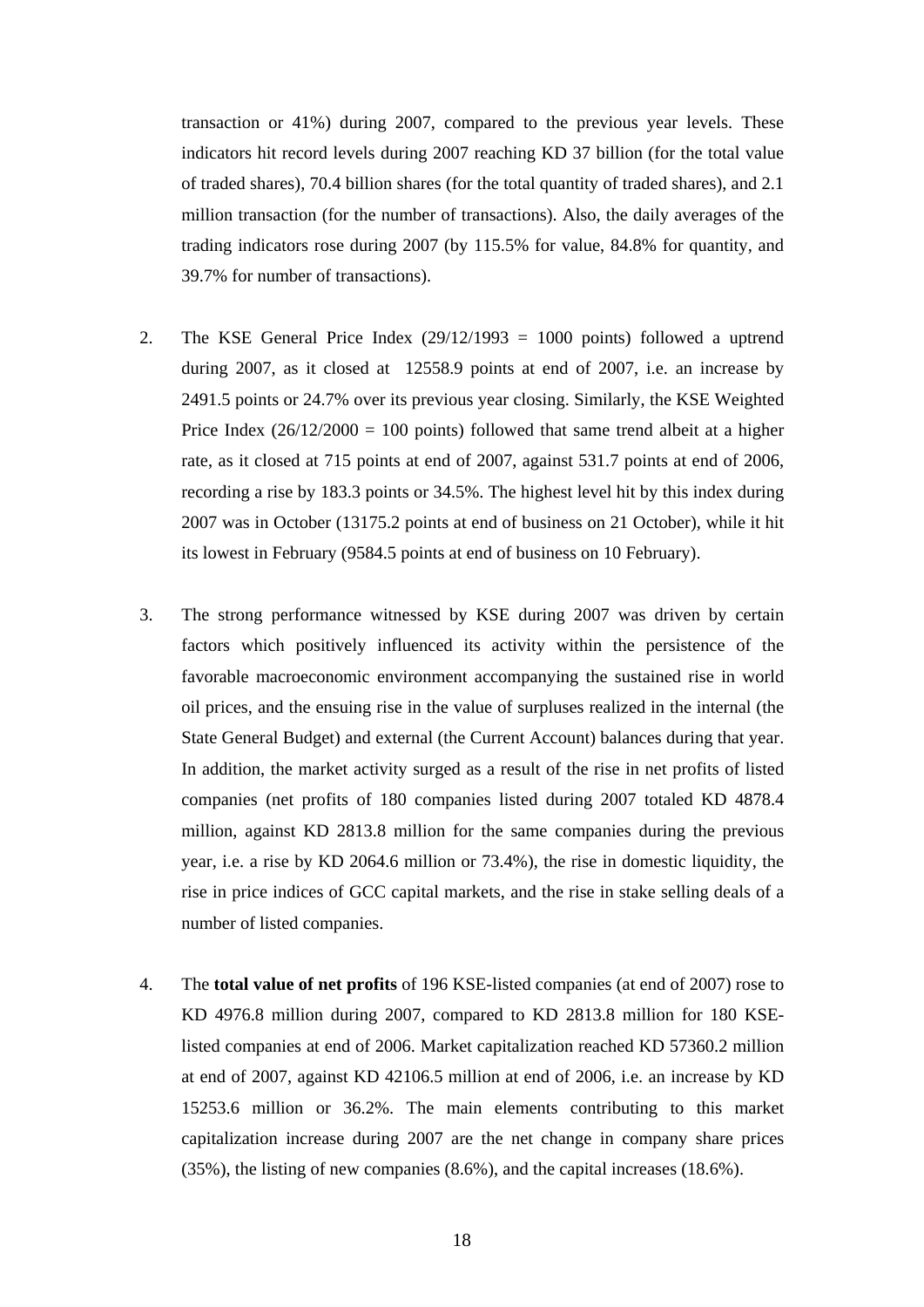5. The **number of shares issued** by companies listed on the KSE rose by 11432 million shares or 18.6% to 72666 million shares at end of 2007, compared with 61234 million shares at end of 2006. This rise in the number of shares issued is attributable to a number of factors, the most important of which is the issuance of bonus shares by companies, followed by the listing of new companies. The number of new listed companies was 16 during 2007 bringing the number of listed companies to 196 at end of 2007.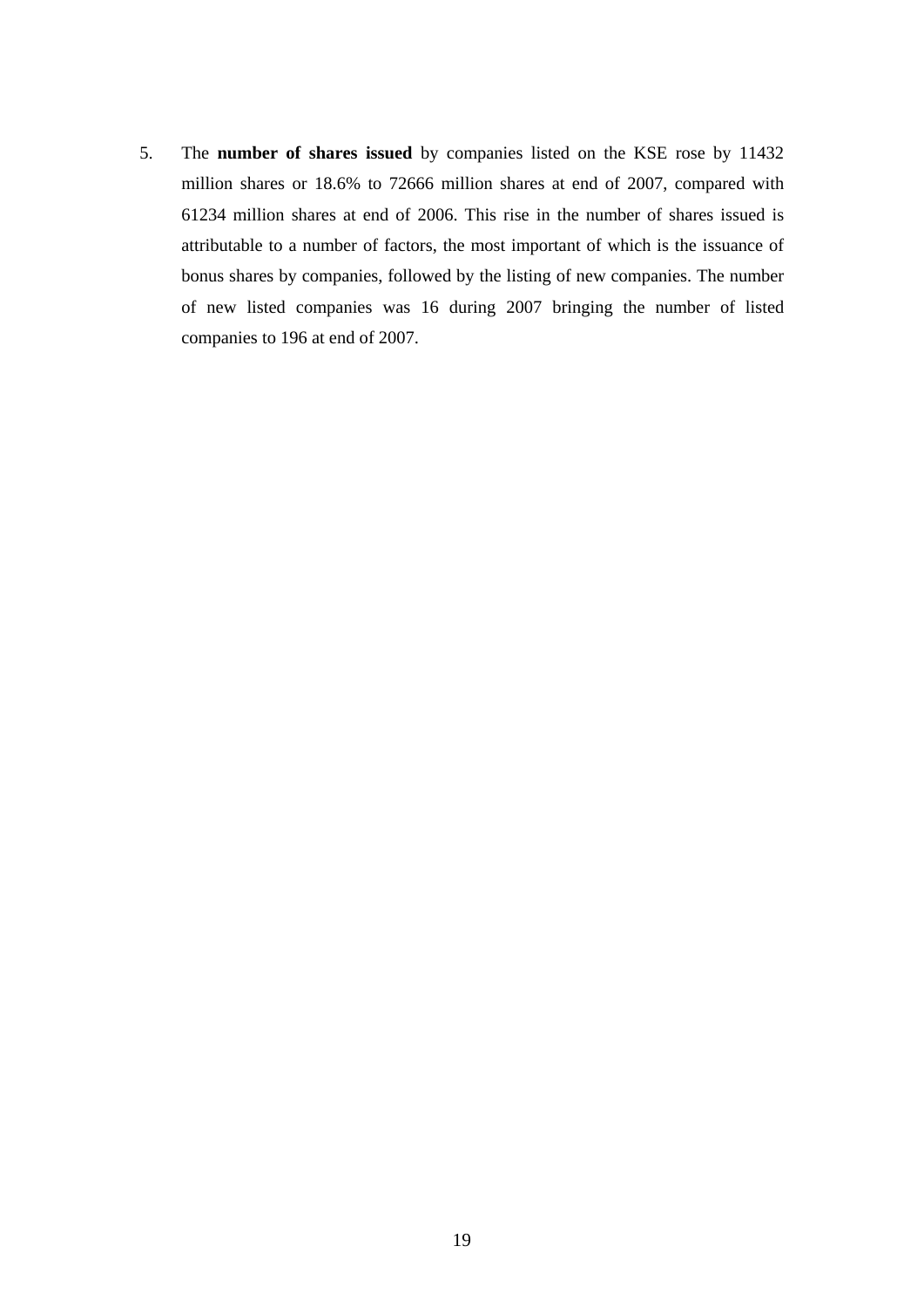| <b>Item</b>                                      | 2003    | 2004    | 2005    | 2006    | 2007     |
|--------------------------------------------------|---------|---------|---------|---------|----------|
| <b>National Accounts:</b>                        |         |         |         |         |          |
| <b>GDP</b> at Current Prices:                    | 14267.2 | 17516.7 | 23593.5 | 29494.5 | 31841.0  |
| Crude Oil & Natural Gas Sector                   | 5797.8  | 7822.0  | 12232.8 | 16430.0 | 17347.6  |
| Non-oil Sectors                                  | 8334.3  | 9533.2  | 11186.8 | 12877.7 | 14312.5  |
| Of which: Petroleum Products                     | 572.4   | 795.5   | 970.2   | 829.4   | 752.8    |
| <b>Import Duties</b>                             | 135.1   | 161.5   | 173.6   | 186.8   | 180.9    |
| GDP (at Fixed Prices of 2000):                   | 14014.0 | 15512.5 | 17179.9 | 18365.3 |          |
| Crude Oil & Natural Gas Sector                   | 5858.1  | 6370.4  | 7143.2  | 7340.6  | $\cdots$ |
| Non-oil Sectors                                  | 8031.9  | 8994.4  | 9985.2  | 10875.3 | .        |
| Of which: Petroleum Products                     | 562.9   | 568.7   | 583.9   | 609.0   | .        |
| <b>Import Duties</b>                             | 124.0   | 147.7   | 151.5   | 149.4   | $\ldots$ |
| <b>Domestic Prices:</b>                          |         |         |         |         |          |
| CPI (2000=100)                                   | 103.2   | 104.5   | 108.8   | 112.1   | 118.3    |
| WPI (1980=100)                                   | 175.1   | 175.8   | 183.6   | 187.5   | 194.8    |
| <b>Money and Banking:</b>                        |         |         |         |         |          |
| <b>Money Supply (M2)</b>                         | 10401.2 | 11655.2 | 13086.2 | 15920.6 | 18987.2  |
| Money (M1)                                       | 2611.5  | 3174.2  | 3727.4  | 3550.3  | 4146.7   |
| Quasi-money                                      | 7789.7  | 8481.0  | 9358.8  | 12370.3 | 14840.5  |
| <b>Private Sector Deposits with Local Banks</b>  | 9907.1  | 11124.2 | 12507.5 | 15264.2 | 18345.7  |
| Of which: KD Deposits                            | 8916.6  | 9955.3  | 10959.5 | 13019.7 | 16635.6  |
| <b>Local Bank Credit Facilities to Residents</b> | 8419.4  | 9867.0  | 11827.3 | 14933.7 | 20138.7  |
| Of which: Consumer Loans                         | 748.8   | 736.4   | 789.0   | 756.0   | 631.2    |
| <b>Net Foreign Assets of Local Banks</b>         | 500.5   | 1369.8  | 1533.6  | 2129.6  | 1392.2   |
| <b>Aggregate Balance Sheet of Local Banks</b>    | 18813.9 | 19144.2 | 21611.6 | 26990.0 | 35555.0  |
| US \$ Exchange Rate vs. KD at Year End (fils)    | 294.70  | 294.70  | 292.00  | 289.14  | 273.80   |
| <b>Public Debt Instruments:</b>                  |         |         |         |         |          |
| <b>Value of Issues:</b>                          | 4400.5  | 3854.2  | 2969.0  | 2296.6  | 1641.0   |
| <b>Treasury Bills</b>                            | 3030.5  | 2515.2  | 562.0   |         |          |
| <b>Treasury Bonds</b>                            | 1370.0  | 1339.0  | 2407.0  | 2296.6  | 1641.0   |
| <b>Maturities:</b>                               | 4405.0  | 3887.7  | 2989.0  | 2407.0  | 1641.0   |
| <b>Treasury Bills</b>                            | 3395.0  | 2617.7  | 1650.0  |         |          |
| <b>Treasury Bonds</b>                            | 1010.0  | 1270.0  | 1339.0  | 2407.0  | 1641.1   |
| <b>Balances at Year End:</b>                     | 2460.5  | 2427.0  | 2407.0  | 2296.6  | 2296.0   |
| <b>Treasury Bills</b>                            | 1190.5  | 1088.0  |         |         |          |
| <b>Treasury Bonds</b>                            | 1270.0  | 1339.0  | 2407.0  | 2296.6  | 2296.0   |

### **Table (78) Development of Main Economic, Financial and Monetary Indicators and Variables**  (KD Million)

......................................................................................................................……......Cont'd.